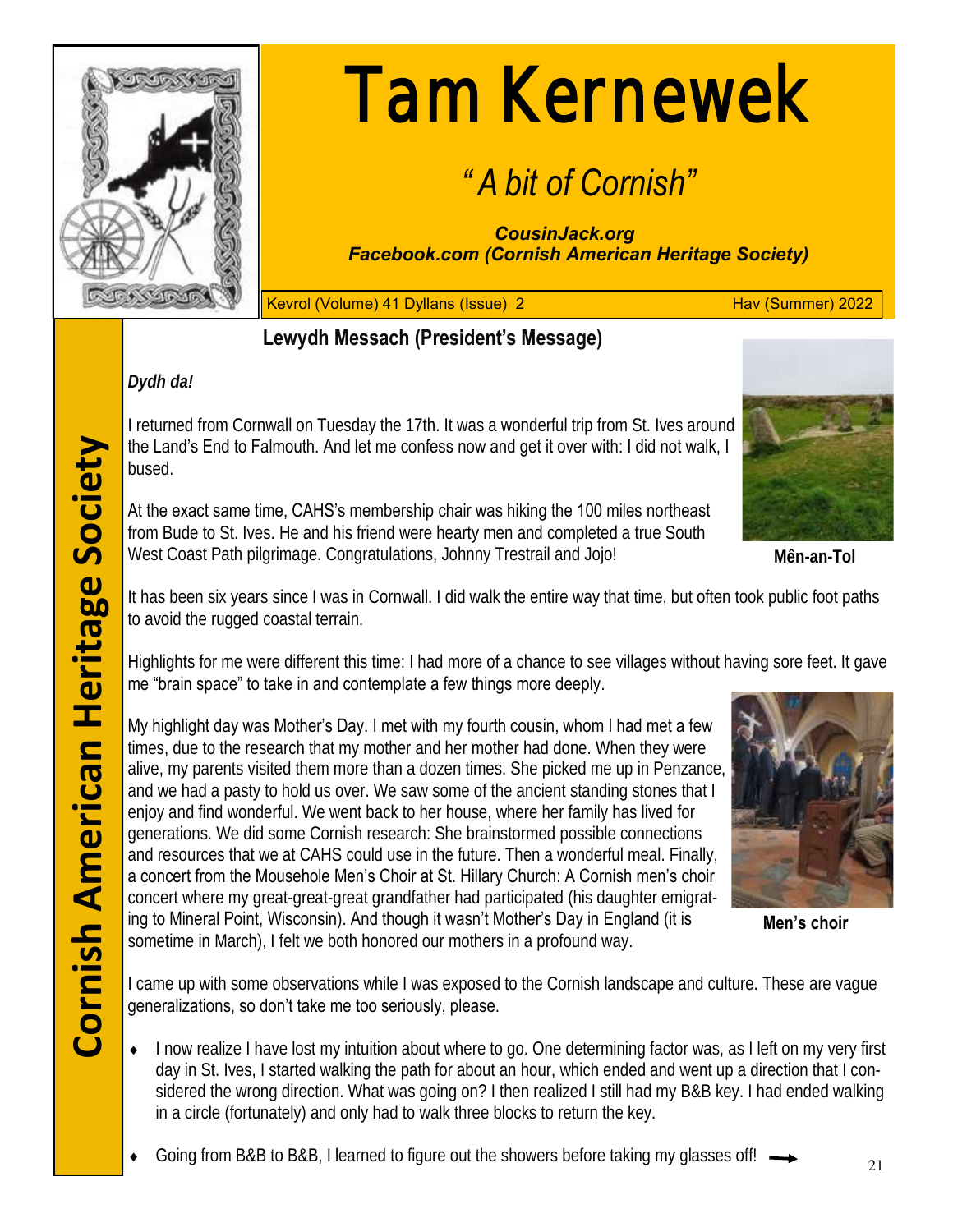**Lewydh Messach** *(***President's Message)**

- Watching the news, I found I could almost always replace "UK with USA:" Lack of hospitality workers, high gas prices (the example I converted was \$7.67 a gallon), Covid, stress about Ukraine.
- Cornish hospitality was overwhelmingly generous and genuine.
- After two weeks I was almost got used to people driving on the left.
- The Cornish bus system is efficient and friendly. I experimented with walking and busing the first couple of days. The bus driver remembered me and suggested I buy a Cornish week pass for about \$25. From what I understood, you can go to any destination in Cornwall on the bus for £5 or less.
- QR codes and credit cards made everything contactless and efficient.
- Some places were overrun with people. Second homes and rentals for unreasonable prices have changed the mindset and finances of the Cornish resident.
- I got used to hearing constant replies of "brilliant," "perfect" and "lovely."
- I could generalize better how Cornwall is a part of England and the UK, and how it is separate. I noticed that "British" or "English" were never the names painted on trucks. It was always "Cornish."

I am very thankful for this trip. The May flora will stay in my thoughts for a long time. The other times I visited were always mid-summer. I am hoping this trip will motivate me to get some things going to unite the Kowetha and give them the resources to continue their own research.

*Oll an gwella,* 

*Tom* 





**Lizard Sunrise in Coverack**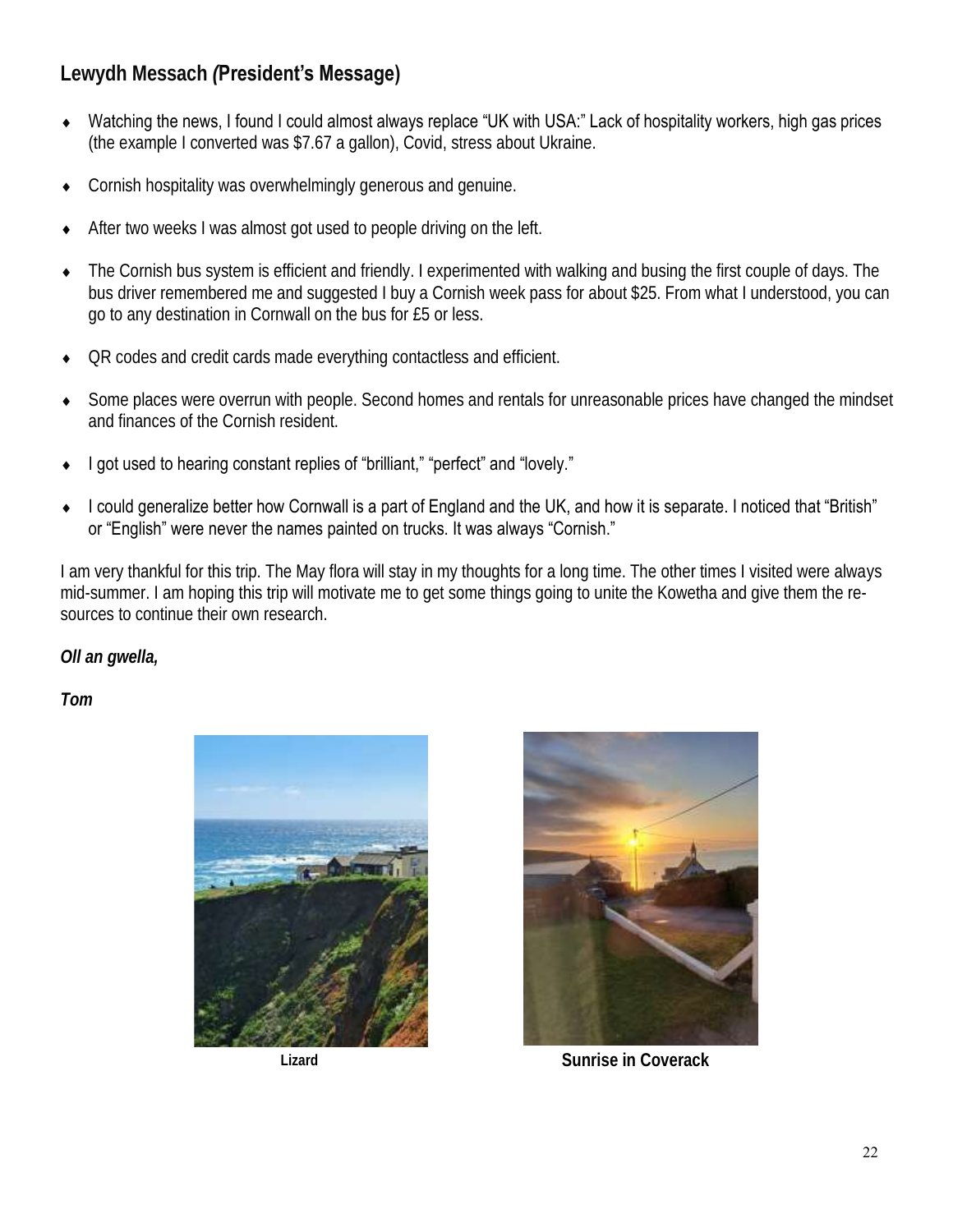# **Kesskrifans a-dre Eseleth**

# **(***Correspondence from Societies and Cousin Jack Website***)**

**Annual Meeting and Lunch**

The Southwest Wisconsin Cornish Society held their Annual meeting and lunch at the Walker House. Pasties and Figgyhobbin were the featured events. They are very happy to be able to get together again after 2 years.

And YES! The Cornish Fest will also happen on the last full weekend of September, which is September 23-25. So get your calendar out, enter it in and plan to attend!

They will have a Pub night at Pendarvis, a Pop-Up Museum, movie at the Opera House, Pasty supper at Walker House, and a return of the Pilot Opera Co. with *H.M.S. Pinafore*. Sunday will feature a Welsh Gymanfa Ganu (hymn sing) at Trinity Episcopal Church. Other plans are in the works so you will be kept busy all weekend. Don't want to miss it

> **Cornish Society of Greater Milwaukee Bids Dew Genough-Why (Farewell—God Be With You)**

~~~~~~~~~~~~

On a sad note, the board has decided it has been a great run but a hard long struggle to maintain their organization with the aging membership along with the pandemic. A huge thank you goes out to Jerome Trewyn who coordinated meetings and newsletter as well as his wife and daughter in law. Tom Rowe worked tirelessly with membership and finances.

The announcement letter included a reminder to them and ALL of US. We have a responsibility to keep telling stories of our heritage to family, friends and anyone who will listen that WE ARE NOT ENGLISH! Continue to eat Pasties on St. Piran's Day and keep any other traditions we might have.

They recommend staying connected to our organization, the Cornish American Heritage Society (free membership) and the Southwest Wisconsin Cornish Society would love to have you join with them.

*Southwest Wisconsin Cornish Society Newsletter*

# **California Cornish Cousins 29th Annual Gathering**

The Gathering was held in Grass Valley at the United Methodist Church. Wild Eye Pub hosted the group for Pub Night on Friday. A business meeting, and cooking demonstration led to a pasty luncheon. Vince Seck, of Empire Mine gave a talk before touring the North Star Mine Muesum on Saturday. The Grass Valley Male Choir concluded the Gathering after having a buffet dinner.

*California Cornish Cousins announcement*

# **Cornish Story Live**

*\_\_\_\_\_\_\_\_\_\_\_\_\_\_\_\_\_\_\_\_\_\_\_\_\_\_\_\_\_\_\_\_\_\_\_\_\_\_\_\_\_\_\_\_\_\_\_\_\_\_\_\_*

February and March presentations were about mythology and very interesting. Ron James presented one on folklore and he also was a presenter for one of our zoom meetings for CAHS this past Spring.

In May, the story of Tintagel was told. If you are unfamiliar with these presentations, they are very insightful and easy to watch via Zoom. You must register to join via Eventbrite, but, if you happen to miss the episode you can find it on their website after the event- the Institute of Cornish Studies. Here is the one on Tintagel:

Tintagel and the picturesque ideal – Cornish Story

To catch up with past presentations go to: https://cornishstory.com/cslive/

*Cornish Story - YouTube* 

Enjoy!

**Cornish Cafe Stories—Cornwall Heritage Trust** 

\_\_\_\_\_\_\_\_\_\_\_\_\_\_\_\_\_\_\_\_\_\_\_\_\_\_\_\_\_\_\_\_\_\_\_\_\_\_\_\_\_\_\_\_\_\_\_

These are also available to watch live by registering and also by watching online after the presentations.

The link to **past** Story Cafe recordings is here:

www.cornwallheritagetrust.org/story-cafes/story-caferecordings/

The last one on Cornish Mythology was quite good with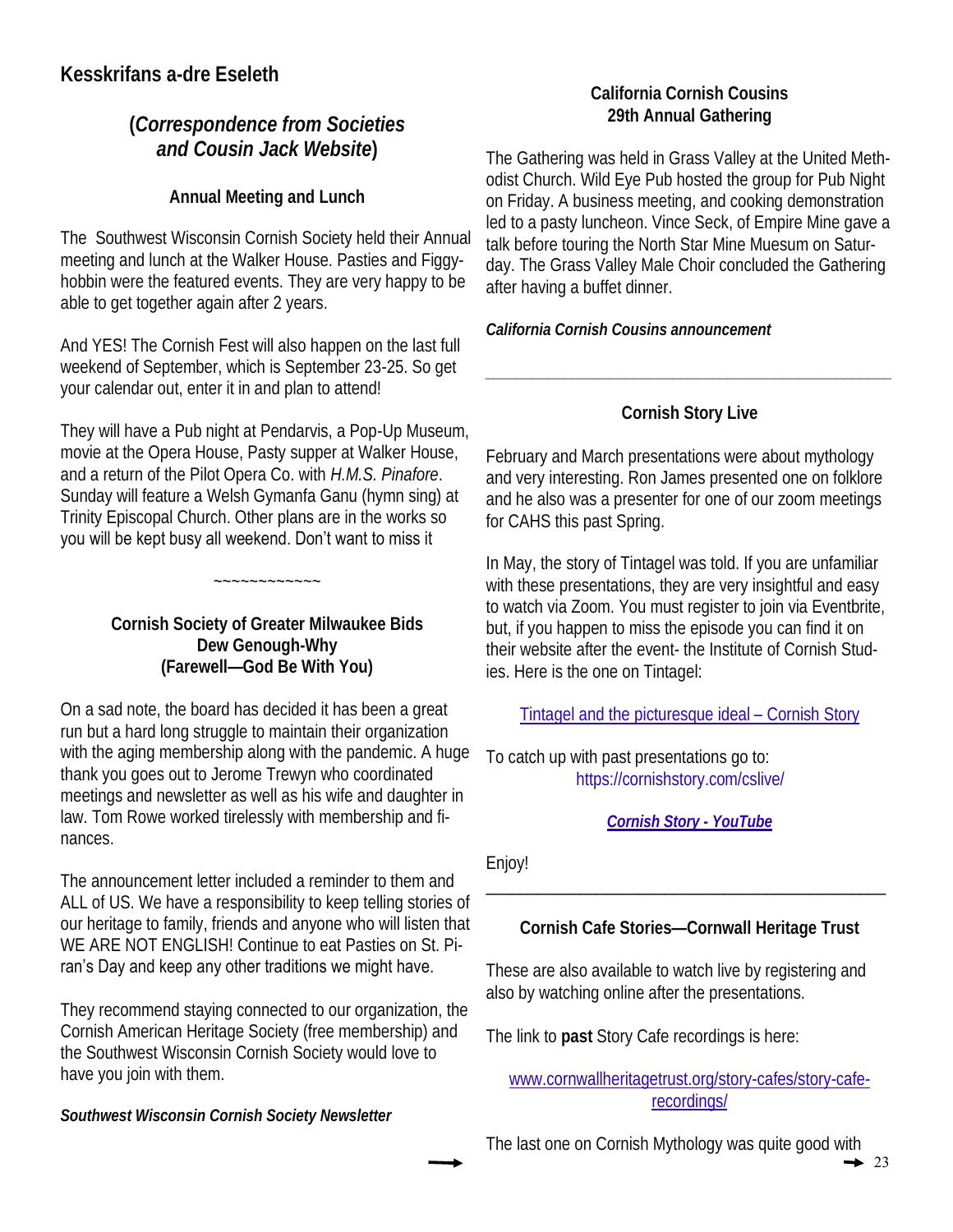#### *Correspondence con't:*

Sian Esther Powell. She talked about where the stories come from and also has a podcast.

> Check out: https://podcasts.google.com/feed/ aHR0cHM6Ly9jZWx0aWNteXRoc3BvZGNhc3QuY29tL3Jzcw

Watch:

Cornwall Heritage Trust ~ Preserving Cornwall's Story

for **upcoming** presentations. You will also have to register before the event to get the link.

*Cornwall Heritage Trust*

**How did Cornish Culture Develop?**

\_\_\_\_\_\_\_\_\_\_\_\_\_\_\_\_\_\_\_\_\_\_\_\_\_\_\_\_\_\_\_\_\_\_\_\_\_\_\_\_\_\_\_\_\_\_\_

The Toronto Cornish Society met in April and learned about the history of Cornwall part 2 from John Webb. Cornwall's cultural identity was defined by several different nations.

The first stage of this journey covered the ice age, the stone age, the Neolithic age, the Bronze age and the Iron age, taking us to the time of Caesar's first visit to Britain. This stage covered the 1st millennium, from the Roman invasion to the Normans. A time when the landscape, the villages, the churches and the Cornish identity became the one that we know today.

As part of the Roman Empire, Vespassian moved to the southwest and set up a fortress and headquarters at Exeter in 55AD. Romans controlled the area until 410AD, however that did not affect Cornwall as they had not been integrated with the Romans. Tintagel became the major trading post and trading continued to the Mediterranean.

An Arab invasion of the eastern Mediterranean cut off supplies and a pandemic known as the Justinian plague and urban decay in the rest of Britain, left life unsettled until the Anglo-Saxons arrived.

The western areas of Britain were still unconquered and independent. The Anglo-Saxons used 'wealas' or 'stranger' to describe the people in these areas, leading to the area being called Wales, and the southwest called West Wales. In 722AD, after many battles, the Britons won and this secured Cornwall's independence for about one hundred fifty years.

In 793 the Viking raids began and over the years raids spread through Britain, but the Cornish formed alliances with them. There was distrust from the Saxons and in 814 King Egbert of Wessex ravaged Cornwall. In 838 the Cornish lost a battle with the Saxons losing their independence.

After Wessex gained control over the Vikings, England became a country in 927. To administer the land, the Anglo-Saxons introduced Shires and the boundary for Cornwall was set on the east bank of the Tamar. Æthelstan was crowned King.

Farming, livestock, tin, trails and foot paths, hedges, and Christianity with monasteries, churches and chapels have all influenced the Cornish culture. The Cornish are an independent self-sufficient family oriented culture. After the 100 years war with the English a greater level of organization was required. The resistance to the English was a critical factor which kept them from the fate of those living east of the Tamar. The 100 years gave them time to develop a distinct language and identity.

*Paraphrased from Toronto Cornish Association newsletter*

*\_\_\_\_\_\_\_\_\_\_\_\_\_\_\_\_\_\_\_\_\_\_\_\_\_\_\_\_\_\_\_\_\_\_\_\_\_\_\_\_\_\_\_\_\_\_\_* 

# **Legos at Sea**

In the 2016 newsletter from New Zealand, there was a report about legos and other objects being found along the beaches in Cornwall. It was determined to be a piece from 4.8 million pieces in 62 containers that had been washed off a deck of the Tokio Express on its way to New York City some 20 miles from Land's End in 1997!



www.mirror.co.uk

Even more strange is that those legos had the theme of 'on

the sea'. They are continuing to be washed up and have now become a fascination among beachcombers to the point of seeing how far the legoes have dispersed.

24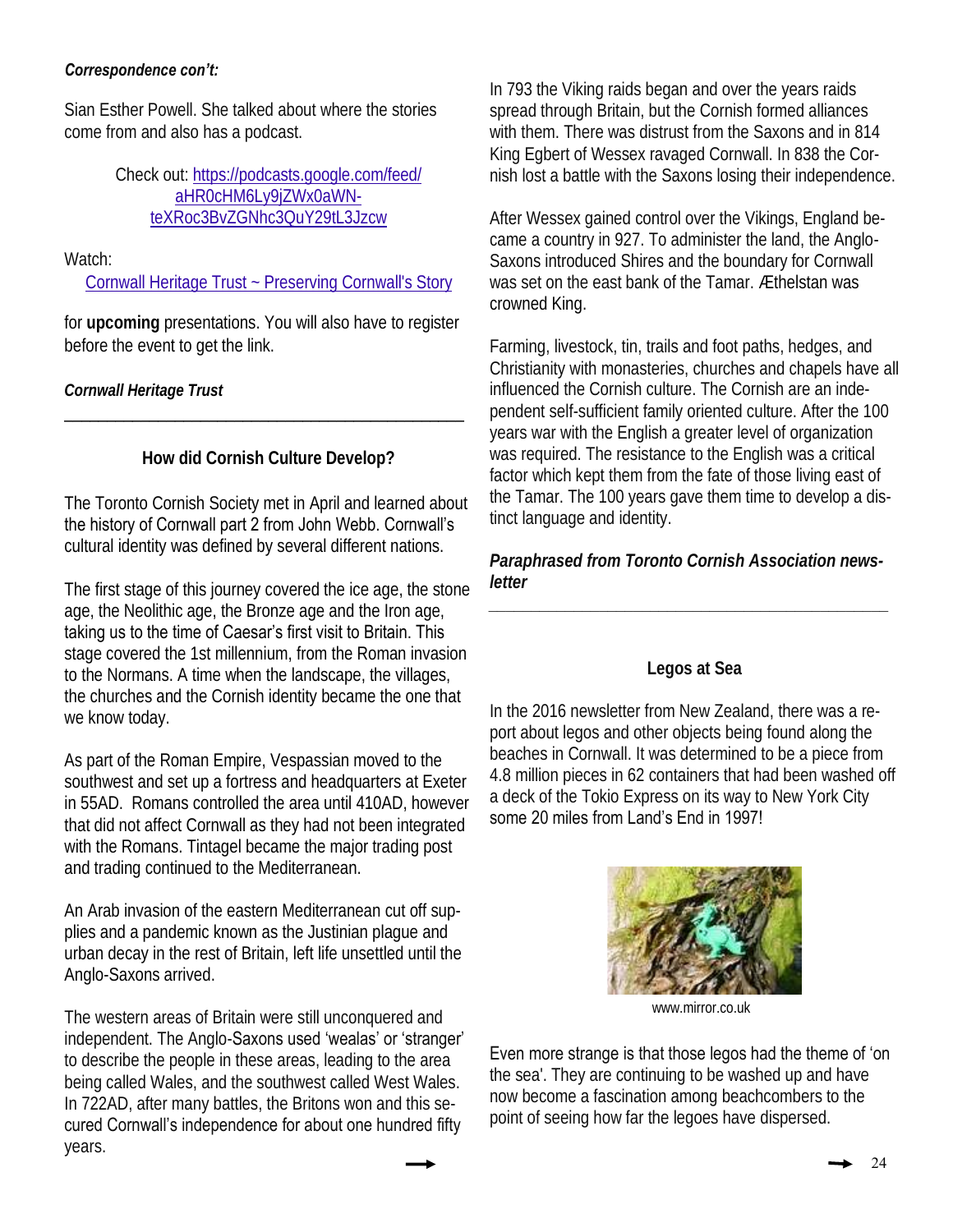#### *Correspondence con't:*

The green seahorse dragon seems to be the most scarce and highly valued.

*"Adrift: The Curious Tale of the LEGO Lost at Sea*", written by Tracey Williams, is a book that talks about her interest in what she finds on the beach. Beachcombing has changed over the years from pretty sea shells and pebbles to plastic. She now has a Facebook page that has attracted reports of Lego finds. Plymouth University professors estimate the Lego could last 100 -1300 years.

As the years go by there may be 50,000 Lego Sharks turning up.

**Tregellas Tapestries**

 $\sim$ ~~~~~~~

*Judy Wright, NZ Cornish Association National President, contributed this story.* 

# Looking through some back copies of the Association's

newsletters, I came across an article about the Tregellas Tapestries (Sept/Oct 2013 vol 410) that rang a personal bell for me.

The Tregellas Tapestries, now known as The Cornwall Tapestries, is a pictorial story of Cornwall. It was conceived and researched by the Cornish Bard, the late Rita Tregellas Pope to advance the knowledge and understanding of Cornwall's cultural heritage and was designed and executed under her direction. In 1991, she brought together a team comprising two designers, Joanna Tucker and Annie Corey, and a group of skilled spinners, dyers and embroiderers. Using a variety of techniques including applique, embroidery and collage, the tapestry took three years to complete.



This modern embroidery comprises 58 individual panels portraying milestones of Cornwall's rich history and culture from prehistoric to modern times. The story shows

how the Cornish took their goods and skills across the world through the centuries. I am honoured to say that my mother – Tilly Mitchell was one of those invited to take part in this project. My thanks to Ben Stanley-Butcher at Kresen Kernow (Cornwall Centre) for providing this picture of her embroidery with the title 'Land, sea and air' (number 049) and the transcript of the viewing notes that accompany it from their collection.

*'Land, sea and air' embroidered by Tilly Mitchell: 'The sea has been used for trade and travel since pre-historic times, now it mainly serves the leisure industry. The arrival of coaching improved Cornwall's land links with the rest of the country. Steam powered traction engines made farming easier. The Bude Canal served industry for years and is now used for leisure. Passenger steamers carried goods and holidaymakers for trips on rivers such as the Fal, where shipping is now laid up. From the Royal Navy's Air Station at Culdrose, helicopter pilots fly life-saving missions. The Isles of Scilly are reached by sea and air and Newquay airport offers regular flights to London'.* 

If you are interested in learning more about this project, go to our website: www.nzcornish.nz – Cornwall-History-Kresen Kernow

*New Zealand Cornish Association newsletter*

# **News from Kresen Kernow**

\_\_\_\_\_\_\_\_\_\_\_\_\_\_\_\_\_\_\_\_\_\_\_\_\_\_\_\_\_\_\_\_\_\_\_\_\_\_\_\_\_\_\_\_\_\_\_\_

We recently unveiled a stunning new stained glass window at Kresen Kernow, by artist Abigail Reynolds. The window includes roundels of hand blown glass made from Cornish sand, and reflects on themes of home and homecoming, inspired by the return of The Cornish Ordinalia manuscript to Kresen Kernow last summer.



We celebrated the new artwork with a special day of events and activities on St Piran's Day, and it was lovely to see so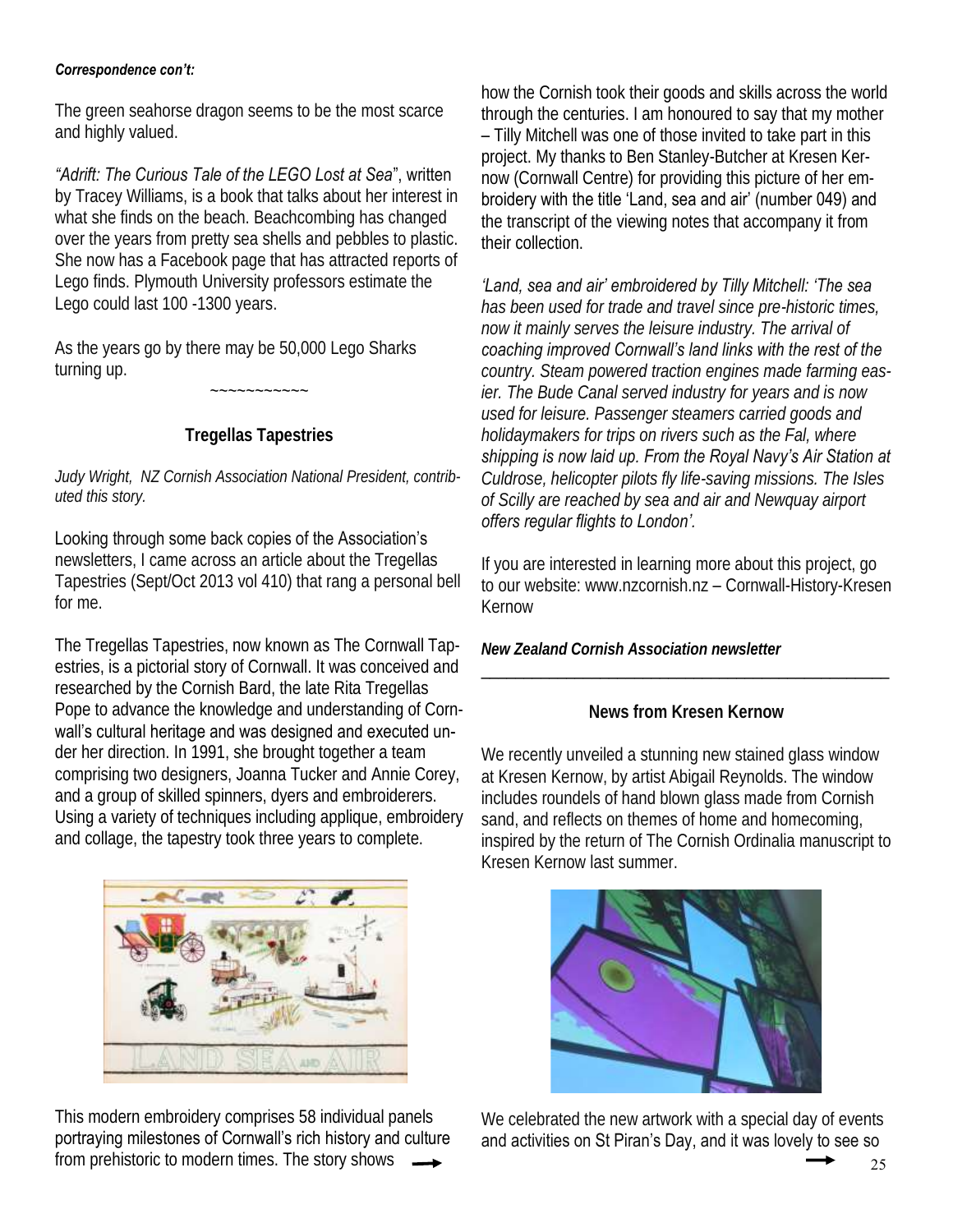#### *Correspondence con't:*

many familiar and new faces and to be part of Redruth's celebrations. A team from Redruth School's year 10 newsroom covered the day for us. You can get a sense of the occasion, and hear more from them and other participants, in this short film:

https://youtu.be/OnviVs4F4EQ

\_\_\_\_\_\_\_\_\_\_\_\_\_\_\_\_\_\_\_\_\_\_\_\_\_\_\_\_\_\_\_\_\_\_\_\_\_\_\_\_\_\_\_\_\_\_\_



Grand Bard and Lady of the Flowers 2022

Many towns around Cornwall owe their existence to Hayle. Breage, Crowan, Germoe, Porthleven, Cape Cornwall, Sithney and Gwinear.

St Euny, St Erth and St Eia all landed at Hayle and therefore St Erth, Carn Euny, Crowan, Lelant, Redruth, Mertheroony, St Ives and Troon all owe their existence to Hayle also.

The Grand Bard finished his speech saying he has many 'sweet' memories of living in Troon as a kid but holidays were always spent in Hayle. He believes that Hayle is more than 'Three Miles of Golden Sands', it is the sacred core of West Cornwall, a ventricle of the industrial revolution.

https://gorsedhkernow.org.uk

# **Pacific Northwest Cornish Society**

*\_\_\_\_\_\_\_\_\_\_\_\_\_\_\_\_\_\_\_\_\_\_\_\_\_\_\_\_\_\_\_\_\_\_\_\_\_\_\_\_\_\_\_\_\_\_\_\_\_\_\_\_*

The society will be meeting in person om July 9 at Fort Borst Park in Centralia. Plan to come around 11 am and bring a dish to pass.

They are currently looking for someone for a program of music and or dancing entertainment. There is a plan to also have ZOOM available for those out of state or too far away to attend in person.

There will be a business meeting and election of officers. Members should be thinking of how they can volunteer to help the society stay viable.

*Email announcement*



**Gorsedh Kernow 2022**

\_\_\_\_\_\_\_\_\_\_\_\_\_\_\_\_\_\_\_\_\_\_\_\_\_\_\_\_\_\_\_\_\_\_\_\_\_\_\_\_\_\_\_\_\_\_\_

Grand Bard Pol Hodge proclaimed the Gorsedh will be held in Hayle on 3 September of this year. The last time the Gorsedh took place in Hayle was 1999. This visit will coincide with the lead-up celebration of the centenary of Hayle Old Cornwall Society.



# In the Grand Bard's speech he mentioned many of the

saints who landed at Hayle starting in the year 500 with St Gwinear. St Breage a midwife, St Crowan, Germoe the King, St Elwyn, St Synwyn, St Helen, St Sithney went on to bring Christianity to County Penwith and Kerrier.

26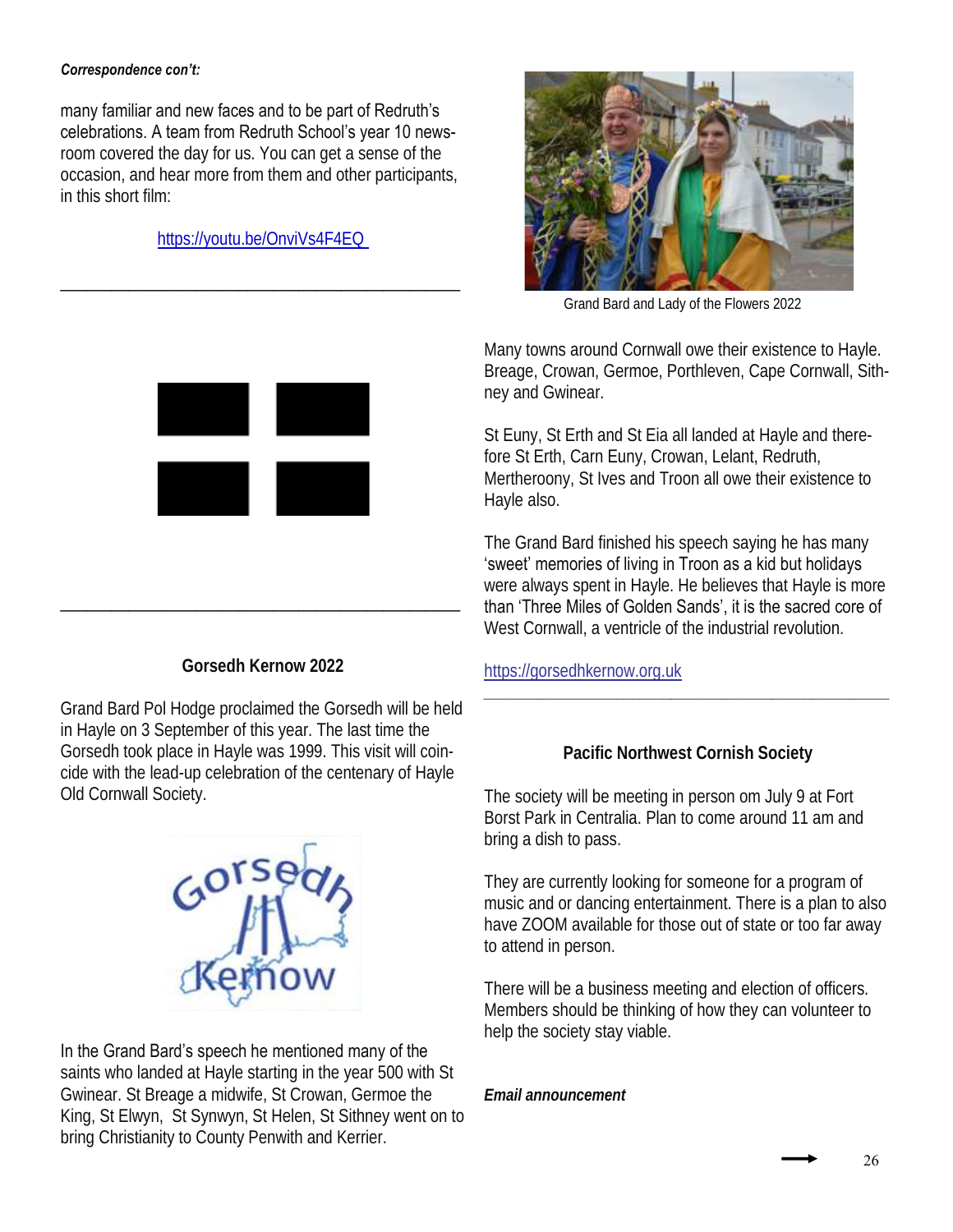#### **ONE AND ALL Origin/meaning**

The arms were officially granted on April 5, 1939.

A bearded sea fisherman represents the county's maritime connections, and he stands opposite the tin miner, a reminder of Cornwall's great mineral wealth and pioneering industrial heritage. Above the shield rests the Chough, a relative of the Jackdaw with blue-black plumage and a distinctive curved red bill. The Chough used to proliferate on the cliffs of Cornwall, but is now almost extinct in the county, although conservationists are working to re-establish it through breeding in captivity. The bird rests its claw on a Ducal Coronet. The Duchy of Cornwall, which includes land in Devon, London (for example, the Oval cricket ground) and the Scilly Isles, has long been the inheritance of the sovereign's eldest son, as is the title of Duke of Cornwall.

Like the county itself, the shield is enclosed by waves, and at its heart is the history and mystery of the golden roundels or 'bezants'. Many fanciful guesses have been made about their origin, although no-one is really certain how the county came to adopt such a bold graphic symbol. Nowadays 15 bezants appear arranged in an inverted triangle, but earlier Cornish emblems show them used as a border, or arranged to fill a whole shield.

Among the more colourful conjectures is the tale of the King's eldest son, captured by Saracens during the Crusades. Loyal Cornishmen, it is said, helped to raise the ransom of 15 golden coins, or bezants, named after Eastern Europe's Byzantium. The shield is thought to commemorate this King's (or more properly, Prince's) ransom, with the legend 'one and all' noting a splendid joint effort by Cornishmen to save their Duke of Cornwall. Whether referring to this particular event or not, this well-known phrase still indicates Cornwall's community spirit, but is also the very best description of a Cornish welcome.

https://www.heraldry-wiki.com/heraldrywiki/index.php? title=Cornwall (county)

*Posted on facebook April 27, 2022 Used with permission of Barry West* **Ballarat Branch of the Cornish Association of Victoria**

The February meeting was very interesting with members bringing interesting 'family treasures'. Some of the items were samplers embroidered by great grandmothers and other relatives when they were quite young in the mid 1800s; a diary from an ancestor who became one of the leaders working with John Wesley; at least 2 of the members had photo albums from long ago and have been trying to identify family members in them. One had a lovely ring given to her from her great aunt who told her it belonged to her mother. After some research it seems to have belonged to her great great grandmother born in 1868. Another ring was passed down from father to son to great great grandson. The ring was made from a small nugget that he found after looking many years for the elusive gold find without success. After the 'show and tell' and pasty lunch, there was a talk about Henry Richards Caselli, a well known Ballart architect.

*Editor:* All in all it must have been a very interesting meeting.

**Family History Federation UK** 

~~~~~~~~~~~~~~~

The FHF sends out the "Really Useful Bulletin" via email every month. As your editor I receive it in my emails also, and was pleased to read a member of the Cornish Association of Victoria—Ballarat had written an article for their newsletter about an article.

She was promoting it as there was an article about Tracing Non Conformist Ancestors and part of the article was written by the Cornwall Family History Society. They have revived their collaboration with Kresen Kernow, where we send our newsletter each quarter.

For more information you can click on:

https://www.familyhistoryfederation.com

Here is the article:

https://www.familyhistoryfederation.com/\_resources/ reallyuseful/fed-really-useful-bulletin-21-may-2022.pdf

*Cornish Association of Victoria—Ballarat newsletter*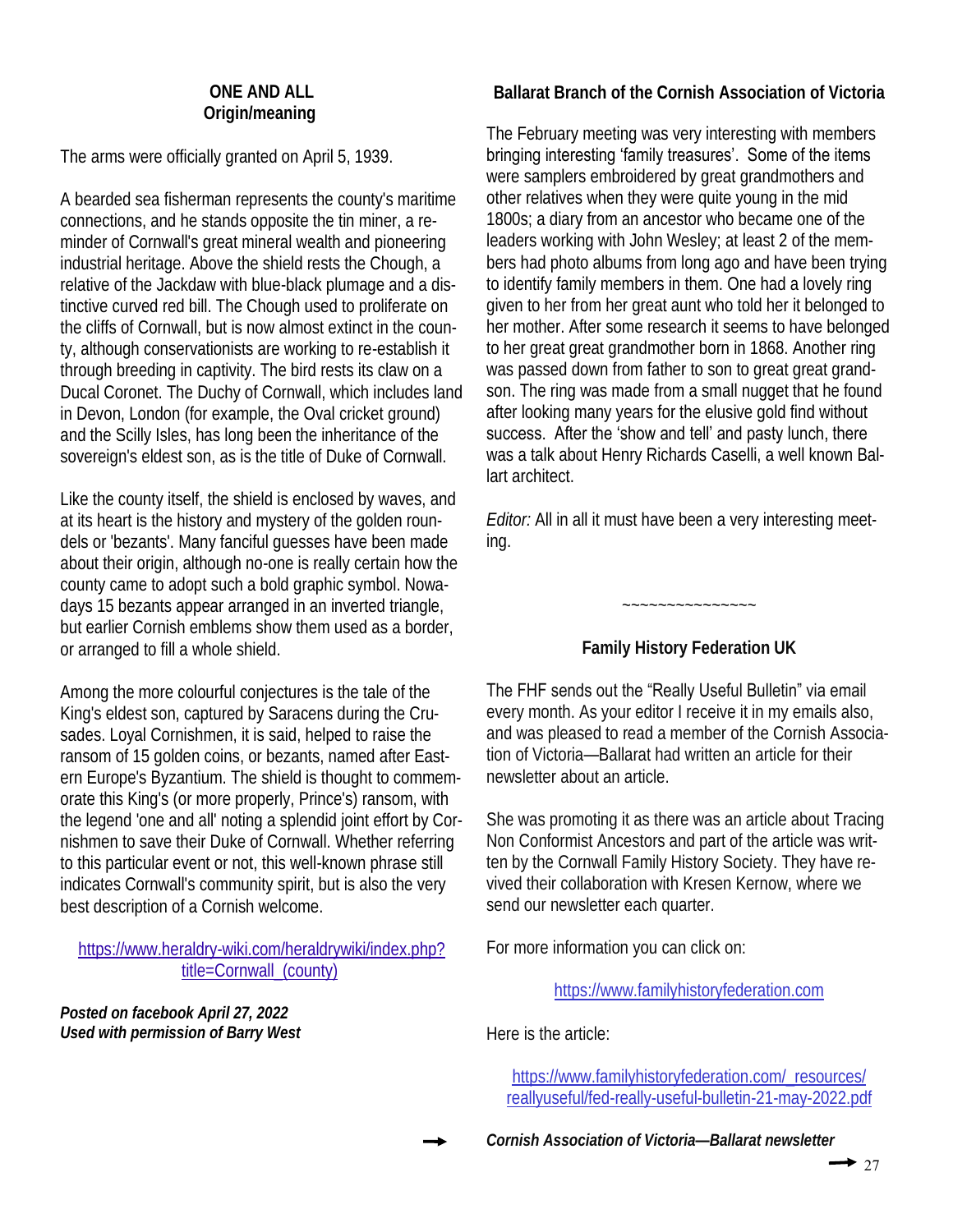# **A CORNISH CRUSADER & A FRAGMENT OF THE TRUE CROSS, ST GRADA CHURCH**

# **BY ESDALE77**

The church of St Grada and the Holy Cross stands on high ground above Cadgwith Cove. Surrounded by fields with a view of the sea, it is a peaceful place that can only be reached on foot. Although it has been dedicated to Saint Grada since 1310, the church is thought to have had an earlier name and significance. Nearly 800 years ago, in 1261, the parish was called 'St Cross' because of a very special object said to have been kept within the walls of the church – a fragment of the True Cross brought to Cornwall by a Cornish crusader from the Holy Land.



*"A* 

*16th century version of a curious legend tells how a certain Sir Roger Wallysborough of Cornwall made a pilgrimage to the Holy Sepulchre, where he stole a piece of the True Cross."* 

#### *CORNISH CHURCH GUIDE, CHARLES HENDSON,1925*

There are a few variations of this story, which is believed to have first appeared in an early Tudor commonplace book printed by John Coleyns, a London mercer and bibliophile. How exactly Wallysborough came to have a piece of the True Cross and how he managed to carry it back to Cornwall is shrouded in mystery but all agree that he gave the precious fragment to the church at Grade on the Lizard, and he may have even caused the first chapel to be built on the site in honour of the relic.

# **The Third Crusade**

The third of the Christian Crusades, sometimes called the Kings' Crusade, took place between 1189 and 1192 and is almost certainly the one which Wallysborough took part in. It is probably the most well-known of the crusades as most people are familiar with the story of Richard the Lionheart heading to the Holy Land to take on Saladin. In 1187 the

city of Jerusalem had been taken by the great Kurdish general, Saladin, who was already Sultan of Egypt and Syria. During the attack Saladin is said to have captured a relic of the True Cross.

On hearing the news back in England, King Richard I gathered an army of his finest knights and along with King Philip II of France and Frederick I, Emperor of Rome, sailed to recapture the city. The Third Crusade became the stuff of romantic legend. And it seems that at least one Cornish knight was amongst King Richard's forces—Sir Roger Wallysborough.

Philpot, Glyn Warren, Richard the Lionheart Embarks on the Third Crusade *Nottingham City Museums and Galleries*



# **Return to Cornwall**

*" A number of crusading families returned [from the crusades] with holy relics, which they presented to their local churches and monastic foundations. A relic of the true cross, concealed on his body is said to have ensured the safe return of the Cornish crusader Sir Roger Wallysborough from the Third Crusade and he subsequently founded the church of the Holy Cross at Grade on the Lizard Peninsula."*

*TALES OF THE CRUSADERS – REMEMBERING THE CRUSADES IN BRITAIN, ELIZABETH SIBERRY, 2021*

How a piece of Christ's True Cross came to be in Wallysborough's possession is unclear, though most sources seem to imply that he stole it somehow, and by what means he was actually carrying it is equally confused. Some accounts claim that he was not just concealing the relic about his person in a pocket or a bag but that bizarrely he hid the fragment in his leg – presumably in a wound or beneath his skin.

*" . . . there exists a report describing the theft of a piece of the cross by a Cornish knight named Sir Roger de Wallysborough, who managed marvellously to secrete the fragment in his thigh and transport it to Cornwall."*

*THE CORNISH ORDINALIA, ROBERT LONGSWORTH, 2013*

In the legend of Wallysborough's return to Cornwall most sources record that he was sailing towards the

28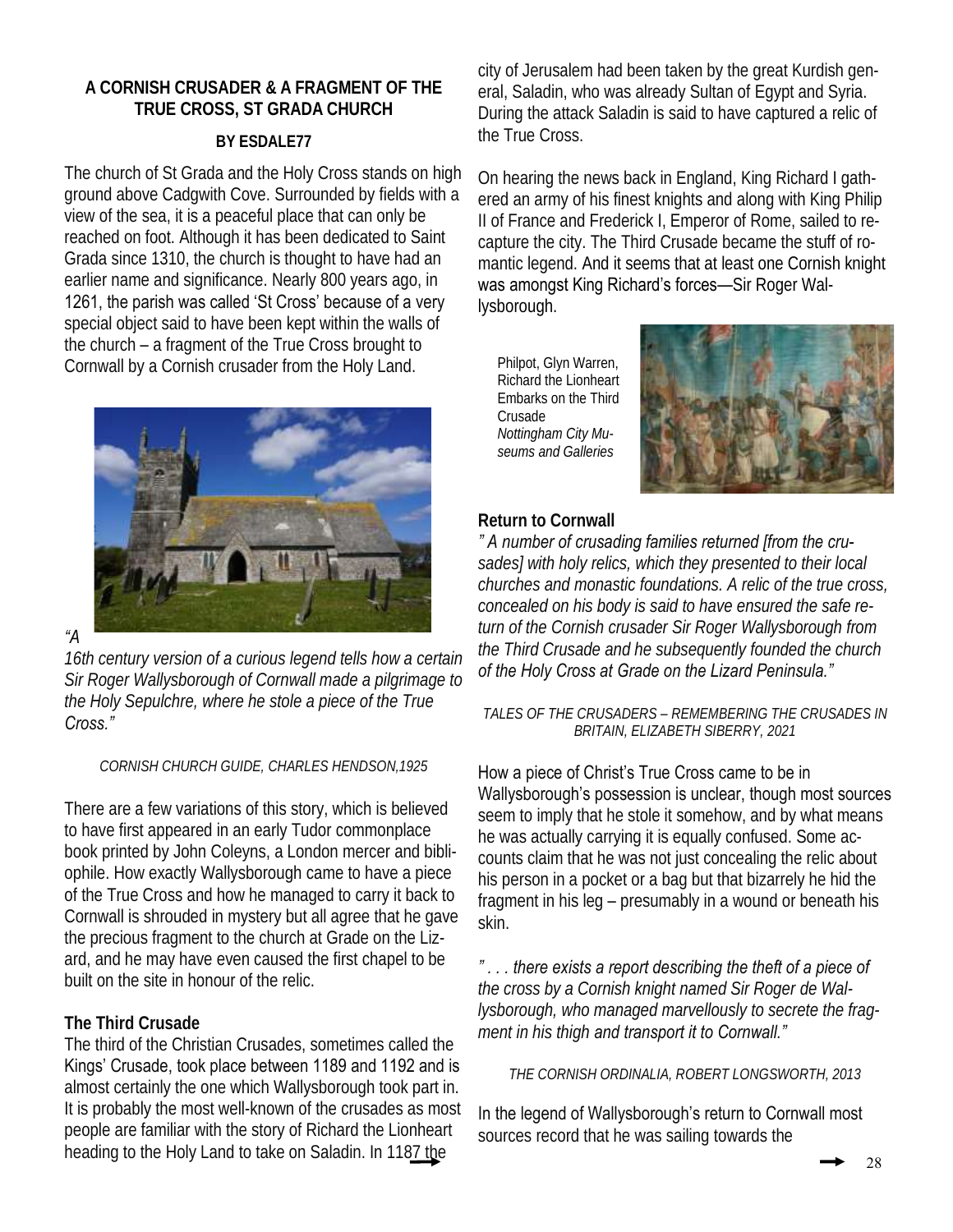#### *Cross con't:*

Cornish coast when his ship was struck by a vicious storm. The knight prayed to the Almighty, promising that if he made it to shore alive he would give a fragment of the precious relic he carried to "the church of the parish in which he might come safely to land". Wallysborough's ship was wrecked but he miraculously survived and came ashore in Grade parish, where he either had a church built or, true to his word, gave a fragment of the True Cross to the priest there. (There is some suggestion that another fragment was given to St Buryan church too . . .)



**The Whereabouts of the True Cross** 

It is believed that in the 4th century Helen, mother of the Emperor of Constantine, discovered the hiding place of three crosses – the True Cross, the one on which Christ is believed to have been crucified, and the crosses of the two thieves that died alongside him. Since that time fragments of this cross have become incredibly important and prized relics across the Christian world.

Indeed, so many churches claimed to have a piece that in the Middle Ages John Calvin commented:

*"There is no abbey so poor as not to have a specimen. In* 

*some places there are large fragments, as at the Holy Chapel in Paris, at Poitiers, and at Rome, where a good-sized crucifix is said to have been made of it. In brief, if all the pieces that could be found were collected together, they would make a big ship-load. Yet the Gospel testifies that a single man was able to carry it."*

However, a document written in 1553 listing the possessions of the parish and church of St Grada and the Holy Cross gives us a huge clue as to the 'truth' of this Cornish legend. The inventory of church goods actually mentions the 'Holy Cross' being kept in a silver box or casket. So we can be fairly certain it did exist, or at least the parishioners believed that it did . . .

#### During Henry VIII's Reformation pilgrimages to sacred sites

and the worship of religious relics came to be considered idolatrous. In fact, public devotion to relics was banned by Thomas Cromwell in 1538, and as a consequence many shrines were destroyed and the sacred artefacts

'dispersed'. Cornwall, however, had a long tradition of maintaining a degree of religious independence, illustrated by the sheer amount of saints days that were marked for worship in the Cornish calendar, and the veneration of holy wells and the shrines of local saints is said to have continued. It is unclear whether St Grada church was a site of pilgrimage at that time however, or whether the parish was benefitting financially at all from possessing a fragment of the True Cross. Its possible that the tradition had already been partially forgotten by then or perhaps it was decided that the relic should be removed for safe keeping and subsequently that hiding place has been forgotten. We will probably never know.

#### **Final Thoughts**

The church of St Grada and the Holy Cross was restored in 1862. The author and historian Charles Henderson writing in the 1920s calls the 'new' building 'vulgar' (which seems a little harsh) and adds that the loss of the 'old fabric is greatly to be regretted'! He points out that the original Norman cruciform style building 'exhibited many features peculiar to the district and was of an unusual plan'. One can't help but wonder what clues could have been found in that old church as to the whereabouts of the fragment of the True Cross. Unfortunately it was almost completely destroyed during the rebuild and only the 13th century font, the tower which dates from 1400 and some parts of the original nave remain today.

*Elizabeth Dale, The Cornish Bird*



St Grada and the Holy Cross Church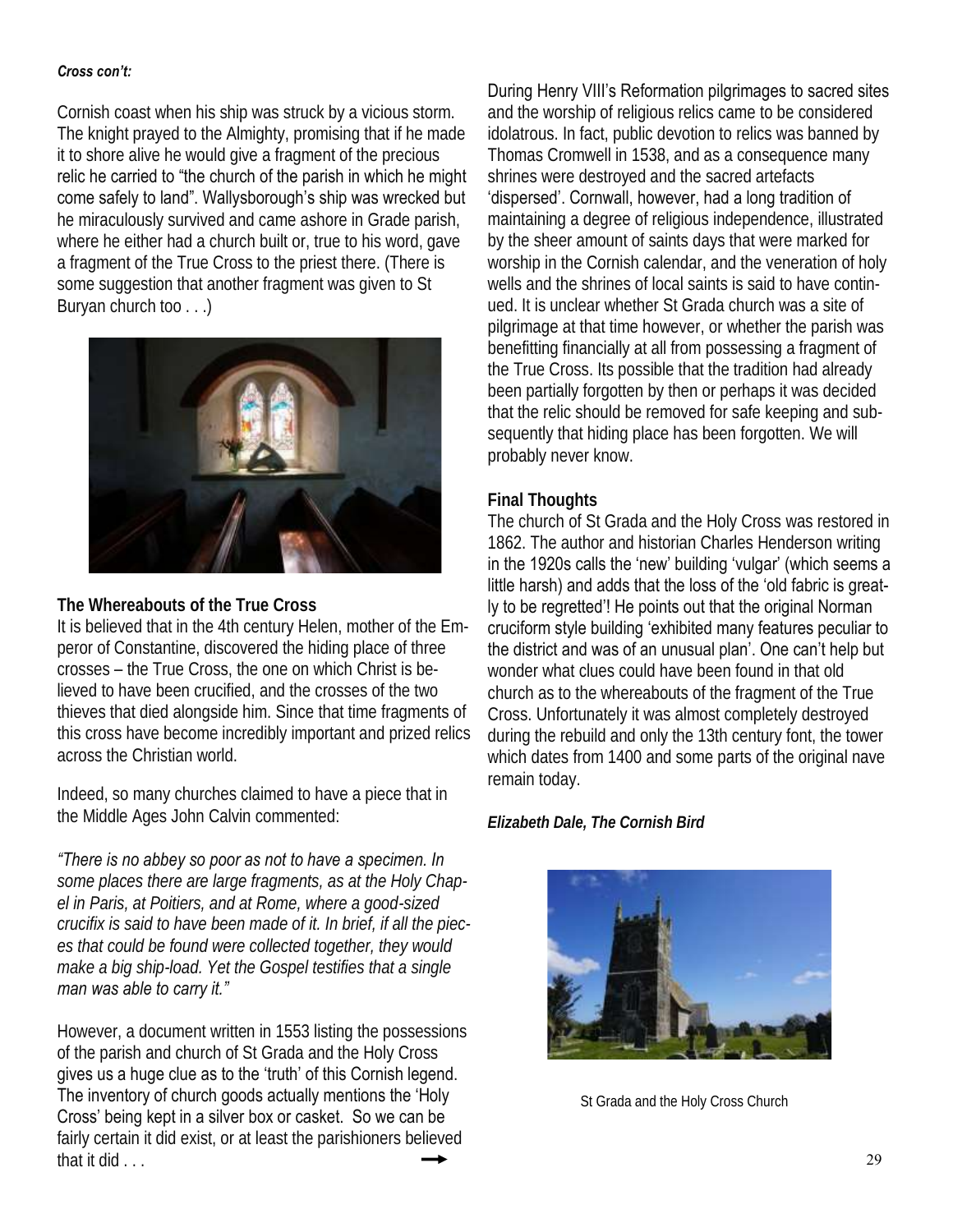# **30th Anniversary of Australia's Standing Stones**

The Standing Stones commemorate all Celtic people who helped pioneer Australia. The memorial of 24 stones, 3 meters high, is arranged as a calendar and is based on Ring Brodgar in the Orkney Islands, Scotland.

The Australian Standing Stones began as an idea in 1988 by the then and first Convenor of the Celtic Council of Australia, Peter Alexander AO. The CCA saw this initiative as a bold one - meeting one of its aims - to build a monumental symbol of the ancient Celtic nations of Europe as a focal point for new Australians from those lands but also for the millions of descendants of those Celtic pioneers (of which there are many around here).



*28-November-2015 (John Huth)* 

It was Australia's so called 'Bicentenary Year' and the Celtic council put out the call to towns and districts to respond to the idea of erecting a national monument to honor all Celtic peoples who helped pioneer Australia.

These stones at Glen Innes, stand in common as part of our cultural landscape through the known 3000+ year history of the insular Brythonic and Caelic Celtic speaking people of what are now Brittany, Scotland, Cornwall, Ireland, Wales, and Isle of Man.

When viewed from above the arrangement of the Australian Standing Stones also incorporates a Celtic Cross and the Southern Cross. The former indicates that the monument was erected in Christian times, the latter symbolises the heritage link between the old Celtic civilisation and the new.

This past February, Joy Dunkerley and Sue Thomas were made lifetime Guardians of the Stones.



*Chris and Joy Dunkerley and Sue Thomas*

The Cornish in Australia also celebrated the 29th Australian Celtic Festival, this year is the year of Cornwall, Wales and Brittany. The festival is held at the Standing Stones.

*Cornish Association of New South Wales newsletter and www.momumentaustralia.org.au*

# **Gleaning in Cornwall**

*\_\_\_\_\_\_\_\_\_\_\_\_\_\_\_\_\_\_\_\_\_\_\_\_\_\_\_\_\_\_\_\_\_\_\_\_\_\_\_\_\_\_\_\_\_\_\_\_\_\_\_*

The Gleaning Cornwall Network is a growing network of volunteer gleaners and drivers who salvage produce from farms and growers and distribute it to foodbanks, soup kitchens and charities that feed those most in need. It reduces waste and reduces food poverty. It's a win, win operation. In a recent TV mini-series, Simon Reeves highlighted the unseen poverty in Cornwall. His programmes galvanised a local, Holly Whitelaw, to do something about it and start the Network last year. The Network operates through social media – Facebook and a web site to co-ordinate sponsors, farmers, volunteers, equipment, transportation and deserving causes. It also has the benefit of bringing together groups of gleaners for fun, sociable, rewarding and outdoor workouts.

In February and March the Network's Facebook page re-

ported on efforts that rescued tonnes of cabbages, beetroot, potatoes, leeks and cauliflowers. When interviewed by The Guardian, Simon Whear, a farmer near Hayle said "You get to a point with a commercial crop where there are too few pieces left in the field to make it financially viable to come back in again and cut what's left.

There's always some left, and I thought this would be a good way for people to make use of it.  $\longrightarrow$  30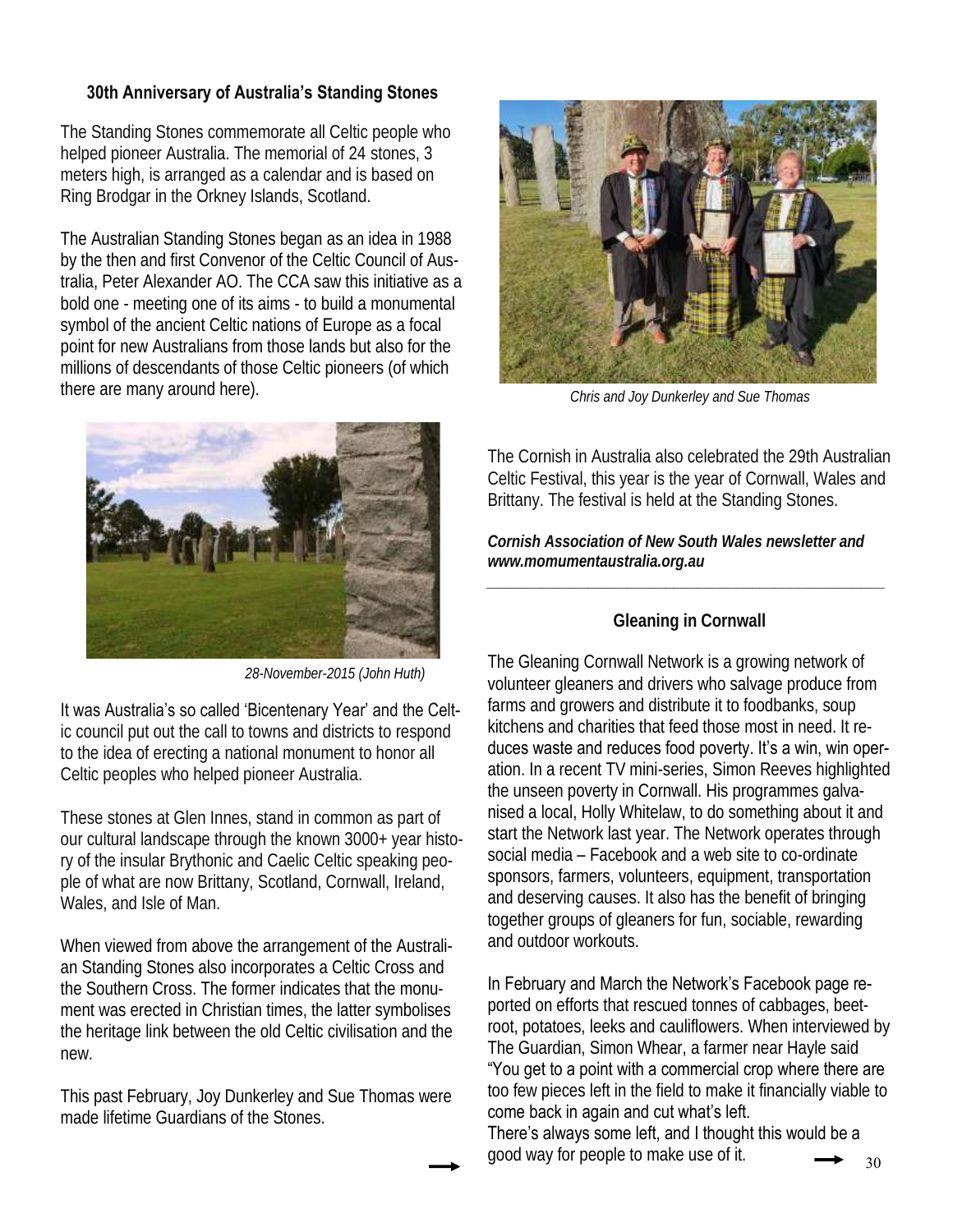#### *Gleaning con't:*

It's better that it gets picked than just ploughed back into the field." What was a small amount of waste to Whear in retail terms provided rich pickings. Gleaners managed to fill 66 crates of cauliflower in just six hours The produce was perfect albeit too small to meet the demands of supermarkets.

*New Zealand Cornish Association newsletter*

**Cornwall - a dangerous place to drive** 

————————————————————————————-

Cornwall is one of the top 10 most dangerous places to drive in the whole of the UK. That's according to new research which has revealed which regions have the most dangerous drivers. Significant changes to the Highway Code were introduced last month, compelling UK drivers to reconsider how cautious they are on the roads. But, while some pride themselves on their road safety, there are some motorists who are less careful behind the wheel.

New research by Quotezone has revealed that Cornwall is one of the worst areas in the UK for car accidents. Experts analysed road accidents statistics from across the country and created a 'safe driver index score' out of 100 to rank each region according to how careful their drivers are.

Located in the north west of England, Blackburn with Darwen received the lowest safe driver score of all regions in the UK, with a safe driver score of 16.78 out of 100. The region also has 253 road casualties per million people, resulting in 0.80 casualties on average.

In comparison, Cornwall and the Isles of Scilly received the tenth lowest safe driver score of all regions in the UK, with a safe driver score of 29.65 out of 100. The region has 212 road casualties per million people, also resulting in 0.80 casualties on average. The six worst accident blackspots in the Duchy were roundabouts, with 60 accidents between them, nine fatalities or life changing injuries and 51 slight injuries being recorded. Chiverton Cross on the A30 sadly took the top spot.

In second place, was Loggans Moor Roundabout in Hayle which reported 11 crashes, resulting in two fatalities or serious injuries, while third place, was Branwell Lane Roundabout - Jelbert Way Junction in Penzance which reported nine crashes, resulting in four fatalities or severe injuries.

The other roundabouts listed as accident blackspots in the top 10, were Penwinnick Double Roundabout - Penwinnick Road in St Austell, Chy-an-Mor Roundabout in Penzance, Trevenson Street Double Mini-Roundabout in Camborne. While White Cross in Newquay, Antony Road in Torpoint, Cubert Crossroads on the A3075 and East Hill Traffic Signals at Trevenson Road in Pool came in at places seven to 10, respectively. Unsurprisingly, Cornwall's trunk roads such as the A30, A38 and commuter roads such as the A39 or A390 from Truro to St Austell, Truro to Falmouth, or to Newquay are where a large number of accidents happen.

*From Cornwalllive.com*

*Ballarat Branch of Cornish Association of Victoria newsletter \_\_\_\_\_\_\_\_\_\_\_\_\_\_\_\_\_\_\_\_\_\_\_\_\_\_\_\_\_\_\_\_\_\_\_\_\_\_\_\_\_\_\_\_\_\_\_\_\_\_\_\_\_*

#### **Queen's Platinum Jubilee Beacons**

On 2nd June this year the Trust is going to be holding one of their most ambitious events yet: lighting beacons for the Queen's Platinum Jubilee at two of their sites.

Sancreed Beacon and Castle on Dinas, will be joining an illumination of more than 1500 beacons being lit at exactly 9:45pm throughout the United Kingdom, Channel Islands, Isle of Man and UK Overseas Territories.

The celebrations will include buglers, pipers, choirs singing 'A Song for The Commonwealth' and most importantly, the people of the UK including those in Cornwall, to honor the Queen's longstanding service.



The first beacon was lit in 1813 at Sancreed and recorded as 'the Beacon' in the Ordnance Survey Map. However, beacons were used prior to 1813 to transmit messages to London during times of strife as far back as the Spanish Armada. The coronations of Edward VII and George V were celebrated with fire beacons at being lit at Sancreed.

*Cornwall Heritage Trust*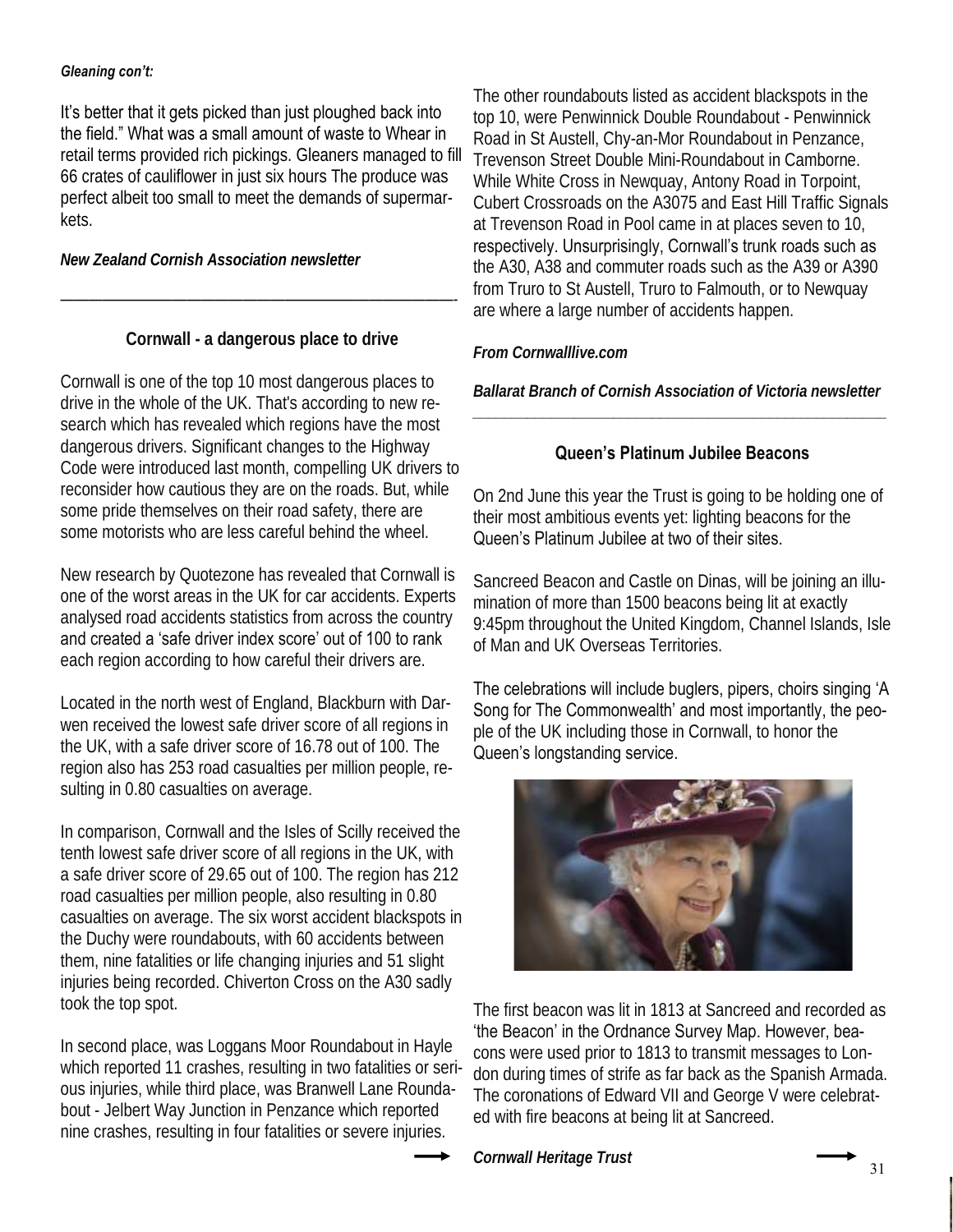# **Return of the World Pasty Championships**

# **Tresorys Kernow (Cornish Treasures)**

This year's Championship was. again, held at the Eden project on St Piran's Day - 5th March.

All pasties have to be made in accordance with the PGI specification, including being made in Cornwall. Each category also has an 'open' division. There are sub-categories including a company producing pasties for sale, professional catering—not for sale pasties, 16 years and older and under 15 years old. There is also a world's fastest crimper category.

The winner of each category will be given a prestigious Oggy Award - a special handmade clay pasty. To mark the occasion of the 10th anniversary of the championships, the head chef at Eden, Mike Greer, and his team baked a pasty like the number 10.



Some of the pasty flavors that won were: lasagna, chicken and chorizo, peppered steakless vegan, jerk chicken, sweet and sour chicken, chicken, leek and bacon, hog's pudding and blue cheese, chicken, squash and anchovy, and of course Certified Cornish.

The world's fastest crimper this year was Chloe Rowse of Proper Cornish.



*Cornish Pasty Association Photos used with permission from CPA*

is a pilot project to breathe new life into towns and villages, with culture and heritage bringing some joy in the context of Covid recovery and climate adaptation. This project is fully funded by the UK Government through the UK Community Renewal Fund with Cornwall Museums Partnership (CMP) and Creative Kernow each having funds of up to £100,000, shared out through Cornwall Council, to bolster and regenerate towns and villages. We want to show that town centres can be reinvigorated through an imaginative and locally relevant programme of cultural events.

Tresorys Kernow is also about exploring how communities can and should adapt to the very real challenges of climate change and respond to the benefits that nature provides.



CMP will be delivering this project alongside five museums: Bodmin Keep, Charles Causley Trust (Launceston), The Castle (Bude), Royal Cornwall Museum (Truro), and PK Porthcurno.

Creative Kernow will be distributing their funds through cultural partners, freelancers, and artists across five towns: Saltash, Lostwithiel, St Austell, Penzance, and Newquay.

There are several strands to the overall project. From online and onsite heritage and arts events, immersive experiences, documentary products and skills programs, to pop-up tech events, action research will embed sustainable cultural activity at the heart of communities. The Tresorys Kernow project aims to strengthen our communities, and



produce a rich treasure trove of activities and events in these ten locations across Cornwall from January to June 2022. Our ambition is to enliven high streets through use of empty retail spaces for these events.



Developing existing and new cultural partnerships and networks through this project is one of our key aims, and evaluation of the project will feed into Cornwall's City of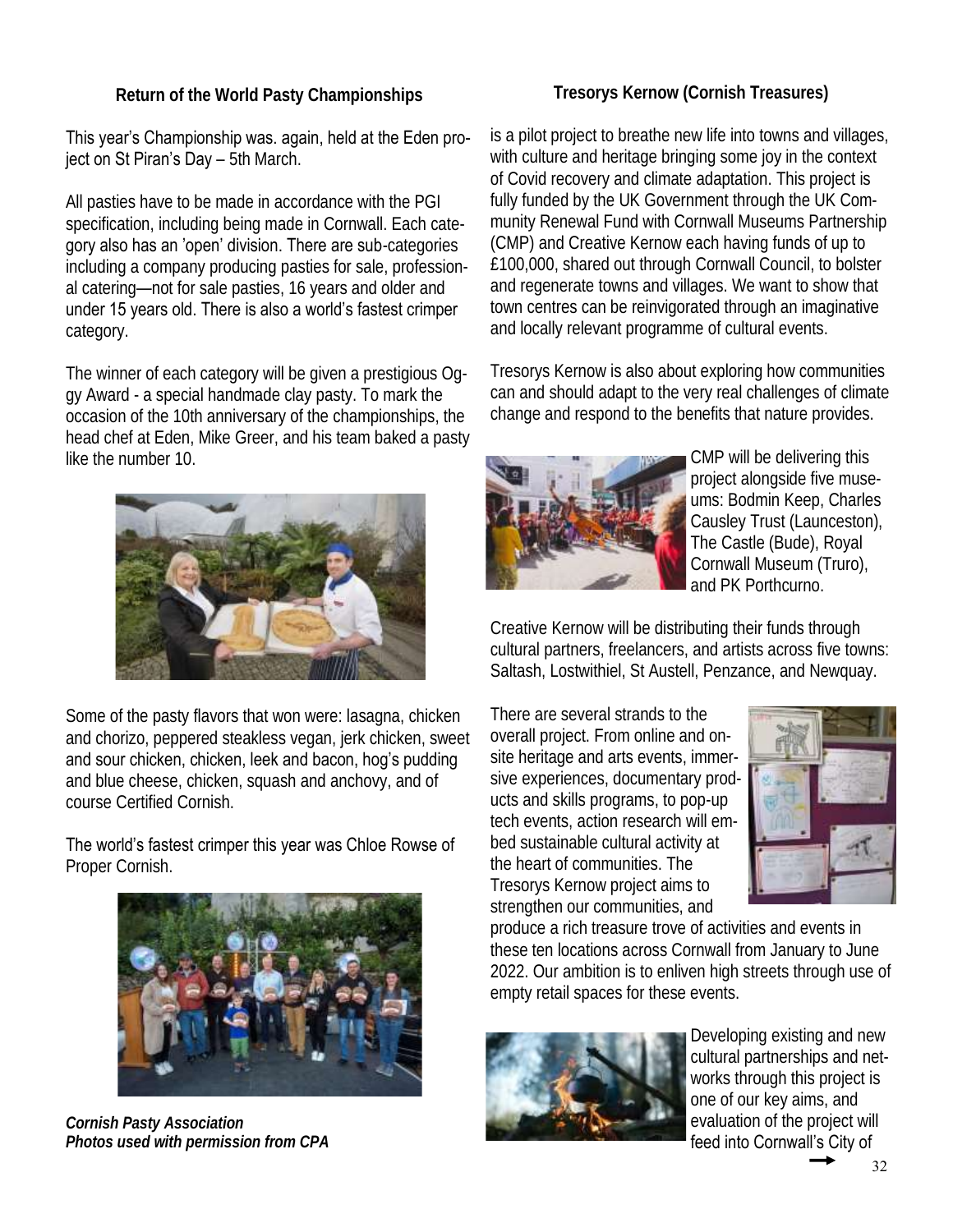#### *Treasures con't:*

Some of the workshops offered in April into June, are tech-making for children, robotics, story telling, metalsmithing, family dance, film making, live mic for music, ce-



ramics, printmaking, bush craft and survival skills, 1940s hair and make up, paper making, rug making, crochet, furniture recycling, mending, mosaics, pottery, a Guerilla Museum was a pop-up event in some of the towns, bees and windsocks.

Many art studios and shops, musicians, churches, and other businesses put on programs during the 6 months. Various town festivals were also available to visit and partake.



*Cornwall Museums Partnership*

# **A touch of humour**

*\_\_\_\_\_\_\_\_\_\_\_\_\_\_\_\_\_\_\_\_\_\_\_\_\_\_\_\_\_\_\_\_\_\_\_\_\_\_\_\_\_\_\_\_\_\_\_\_\_\_\_\_*

The counties of Devon and Cornwall organised a huge music festival with the reunions of both The Jam and Cream. The festival was called off due to the two counties not being able to agree which should go on first.

People won't believe there's a city in Cornwall. It's Truro!

# **Rats found on Round Island**

~~~~~~~~~~~~~

Rats have been found on the Isles of Scilly, and are threatening the islands' seabirds and other wildlife. A number of rats were spotted on the uninhabited Round Island during a survey last week. The Isles had been free of rats for a few years. Conservationists are working hard to get rid of them **Cousin Jack's Symbolic Conservationists** 33

before the birds return from South America for breeding season. Biosecurity Officer for the Royal Society for the Protection of Birds (RSPB) Jacqueline Pearson said the birds must be protected.

*Cornish Association of South Australia newsletter*

**How well do you know Cornwall?** 

**\_\_\_\_\_\_\_\_\_\_\_\_\_\_\_\_\_\_\_\_\_\_\_\_\_\_\_\_\_\_\_\_\_\_\_\_\_\_\_\_\_\_\_\_\_\_\_**

- 1. Cornish pixies are famous for leading you off your pathhow do you break their spell?
- 2. Which cars were designed by a Cornish man?
- 3 . What were the favourite hauls of Cornish smugglers coming from France?
- 4. How long is the Cornwall coastline?

#### 5. Which village did Dylan Thomas describe as 'quite the loveliest village in England'? He spent his honeymoon there.

6. Which classic series written by Kenneth Grahame was inspired by the River Fowey?

*London Cornish Association newsletter*

**Kevrenna** **free family adventure trail app**

*\_\_\_\_\_\_\_\_\_\_\_\_\_\_\_\_\_\_\_\_\_\_\_\_\_\_\_\_\_\_\_\_\_\_\_\_\_\_\_\_\_\_\_\_\_\_\_\_\_\_\_*

Now the winds have died down a bit... we were beyond excited to launch our new digital family trail created in partnership with Cornish tech company, Data Duopoly.

Children take the lead in this GPS-tracked trail along the stunning stretch of coastline between Geevor and Levant. Navigate to real-life trail points to unlock local stories: listen carefully; correctly answer the questions and test your nature photography along the way to win golden bezants!



Try to find and collect 15 golden bezants by the time you get back to the car park.

*Cousin Jack's*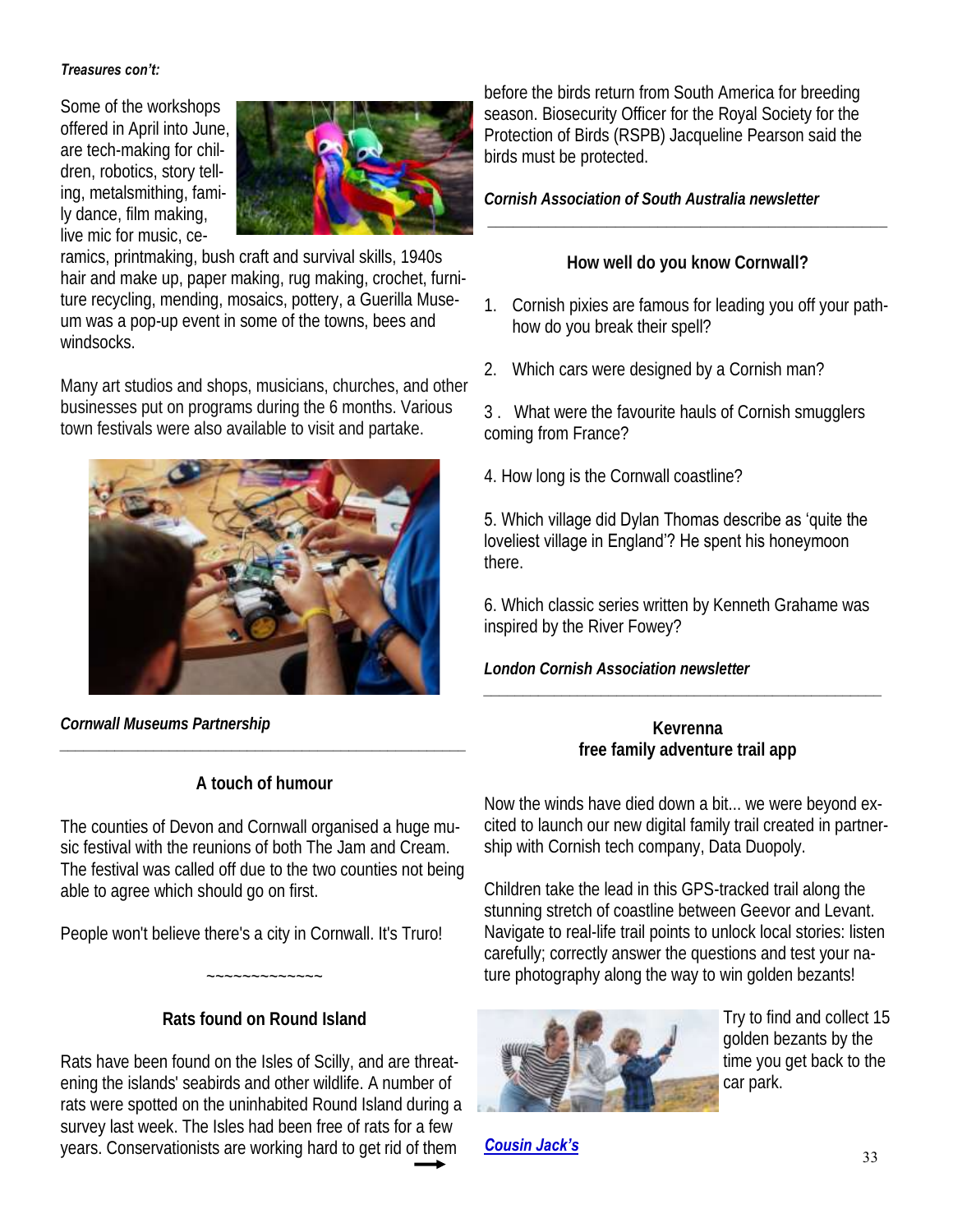# **The Star Inn at Vogue (Cornwall)**

has received a framed apology from the publishers of Vogue fashion magazine, after they threatened the pub with legal action unless the landlords changed its name. The pub has stood in the Cornish village of Vogue for hundreds of years, while the magazine was not founded until 1916. The publisher admitted that "further research" would have identified that a latter was inappropriate in this instance.

Jesus looked across the table and asked, "So, where have you been the last few months?"

~~~~~~~~~~~~~~

God replied "I've been in Cornwall."

Jesus was shocked. "There's been a pandemic for the last two years, and you've been in Cornwall?? What were you doing there?"

God smiled and quietly replied "Working from home, son., working from home."

*\_\_\_\_\_\_\_\_\_\_\_\_\_\_\_\_\_\_\_\_\_\_\_\_\_\_\_\_\_\_\_\_\_\_\_\_\_\_\_\_\_\_\_\_\_\_\_\_\_\_\_*

*Cornish Association of South Australia newsletter*

#### **Everyone has a story…**

With our change of governance, we decided to offer Zoom speakers. Our latest in April was Ron James, who gave us a glimpse of Cornish folklore and why it is the best in Britain. We also had and will have more informal talks, a chance for the Kowetha to discuss amongst ourselves.

I invite you to share your story, whether it is a formal talk or a topic that could be put to the Kowetha for general discussion. Please send me your ideas!

Please include

- $\bullet$  a working title,
- an abstract (the general topic and purpose of your talk)
- $\bullet$  details about the content and direction (beginning, middle, end)
- and media (how can we help you deliver your talk on Zoom).

Also welcome are suggestions about others, whom we might contact. Thanks for your consideration! Tom

*Editor:* This also goes along with articles for the newsletter! Please consider writing up a story about your ancestors or yourself growing up in Cornwall or the USA.....

# **Hiking-Walking in Cornwall**

Have you ever thought about walking through Cornwall along the Southwest Coast Path? Have you imagined seeing the gorgeous coastline as you travel from between the small Cornish harbor towns? My advice: Do it!

I just got back from a walking adventure in May along the northern Cornish coast: 106 miles from Bude to St Ives. It was a wonderful experience and I'd encourage you to think about doing it too.

While my friend and I backpacked from town to town and stayed at inns each night, there are both more rugged and less strenuous options to suit your tastes. We met hardcore walkers that were covering 30+ miles per day while pitching tents along the path whenever their legs gave out. We also met walkers that had their luggage shuttled from town to town for them as they advanced along the Path. Perhaps most common are day walkers who stay in one town but take day trips along the coast and then catch a bus or taxi back at the end of their day.

Walking the Southwest Coast Path gives you a chance to connect with the land and the people in a much different way than only visiting a town or beach. You get many chances to talk with others in the brother/sisterhood of walkers in a way that may not otherwise come naturally between a tourist and a local. You develop a sense for the distance between towns, see how the locals use the coast path to walker their dogs or get to their favorite secluded beach. You can let your imagination transport you to any period of history within the timeless, breathtaking scenery.

I met people of all ages and degrees of fitness along the Path. If you plan right, you can find the perfect section for you. Use Alltrails to check the distance, difficulty level, and elevation changes of a segment before you start your walk. The Southwest Coast Path website is also a great resource to help with your planning.

Happy hiking!

*Johnny, your CAHS membership Chariperson*

*Editor: Watch for the write up of his trip in the next newsletter coming in August*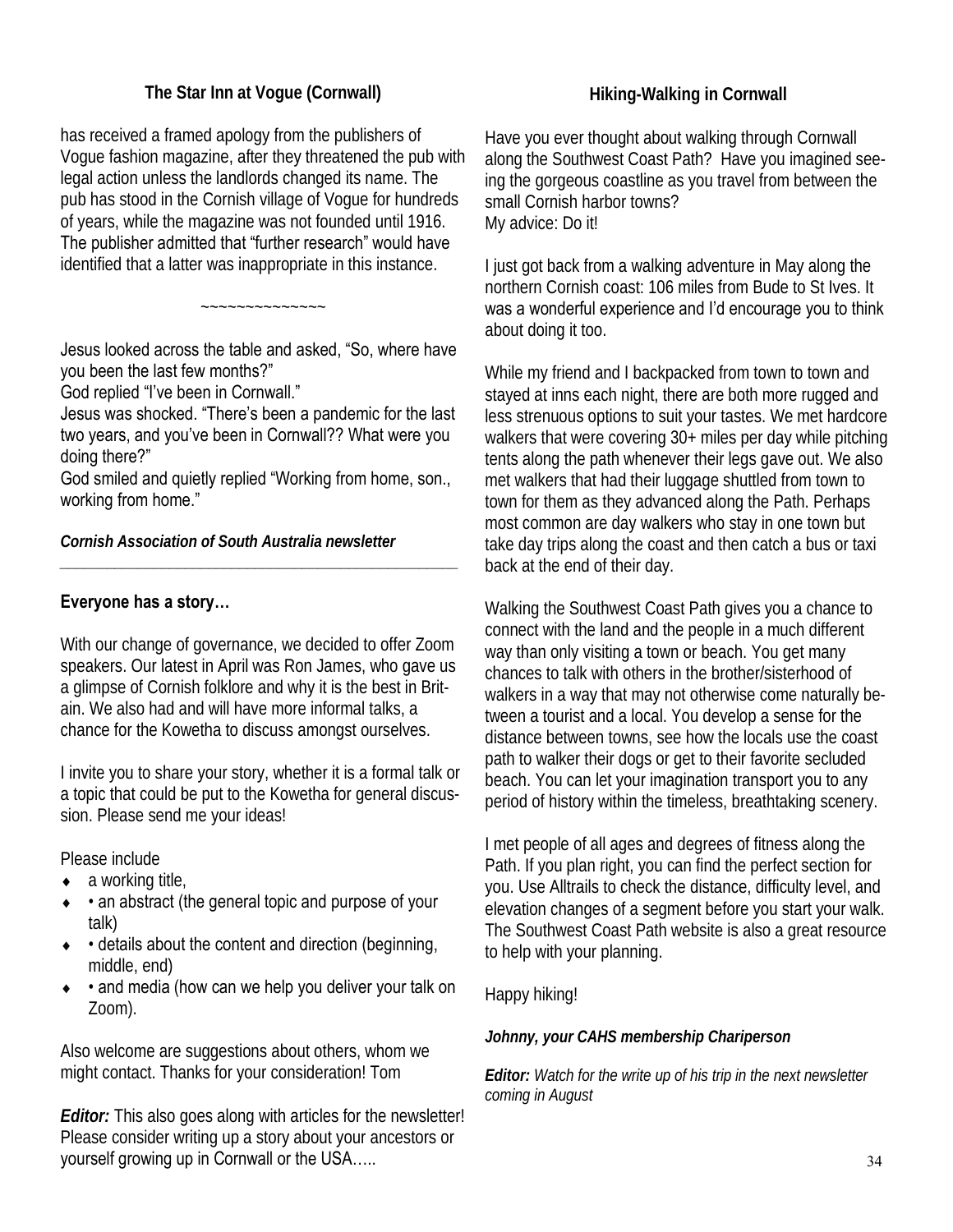#### **Cornwall Heritage Trust Purchases Caer Bran Ancient Hill Fort**

# *Press Release:*

Cornwall Heritage Trust is proud to have purchased Caer Bran – an important multi age hillfort site near Sancreed, which contains archaeological remains from both the Bronze Age and Iron Age periods. The purchase allows the Trust to protect the nine hectare site from possible development and intensive agricultural use, recognising its importance as a site of unique Cornish heritage.

CEO, Cathy Woolcock said: "We are excited to have been able to add Caer Bran to the collection of sites across Cornwall that we manage and protect and which are all accessible by the public for free. Cornwall Heritage Trust seeks to preserve and strengthen Cornwall's heritage and educate current and future generations about the heritage significance of the landscapes we live in; Caer Bran will help us to do this."

Traditionally considered to be an Iron Age enclosure, recent research shows that Caer Bran actually had origins in the Bronze Age, with the construction of three ring cairns set within a hilltop enclosure. These can still be viewed at the site. Re-enclosure of the monument took place in the Iron Age with a more substantial bank and ditch, and this continuity shows the importance of Caer Bran to the people of the local area.

Caer is Cornish for 'fort' and Bran means 'raven' but, Caer Bran could also mean the "fort of Bran," which is a reference to Bran the Blessed, a mythological Celtic king.

CHT Chairman Lt Col Richard Trant said "Caer Bran is a

property which, as an example of Iron Age presence in Cornwall, has great archaeological importance. Equally it gives sanctuary to some wonderful flora and fauna, our natural heritage, that the Trust will also protect and nurture. Caer Bran is a jewel of a site which compliments our adjacent sites in West Penwith."

Cornwall Heritage Trust already owns neighbouring Sancreed Beacon, and manages the nearby ancient village of Carn Euny. These sites are freely open to the public and more information about them can be found at www.cornwallheritagetrust.org/visit

The outermost bank of the hillfort is up to 4.0m high, fronted by a wide ditch, in places some 2.0m deep, with a slight

counterscarp bank to the north-east. The older inner rampart is a less substantial earth bank, having been extensively robbed of stone. The external diameter of the enclosure is approximately 115m, while the interior space is some 60m across.



It is likely that the character of the landscape around Caer Bran has changed little over the last three thousand years, and the rough ground would have provided seasonal grazing for livestock from local farming settlements – including Caer Bran itself.

Other features in the landholding include medieval clearance heaps, as well as a number of post-medieval banks on the perimeter of the associated land. A post medieval track, delineated by two stone-faced earth banks, crosses the area in a NNW-SSE direction, and goes through the middle of the hillfort and one of the ring cairns.

There are also considerable mine workings within the Trust's ownership. These include an area to the north-west of the hillfort, which comprises lodeback pits, shafts and spoil heaps, while there are numerous prospecting pits dotted across the area. Documentary evidence of this mining activity is scant but there is a record of a Caer Bran mine. Also, to the south-west of the monument, there is a twentieth century stone quarry. It is important to note that the hillfort and ring cairns are protected as a scheduled monument.

www.cornwallheritagetrust.org

*Photos by Paul Richards, PR4Photos*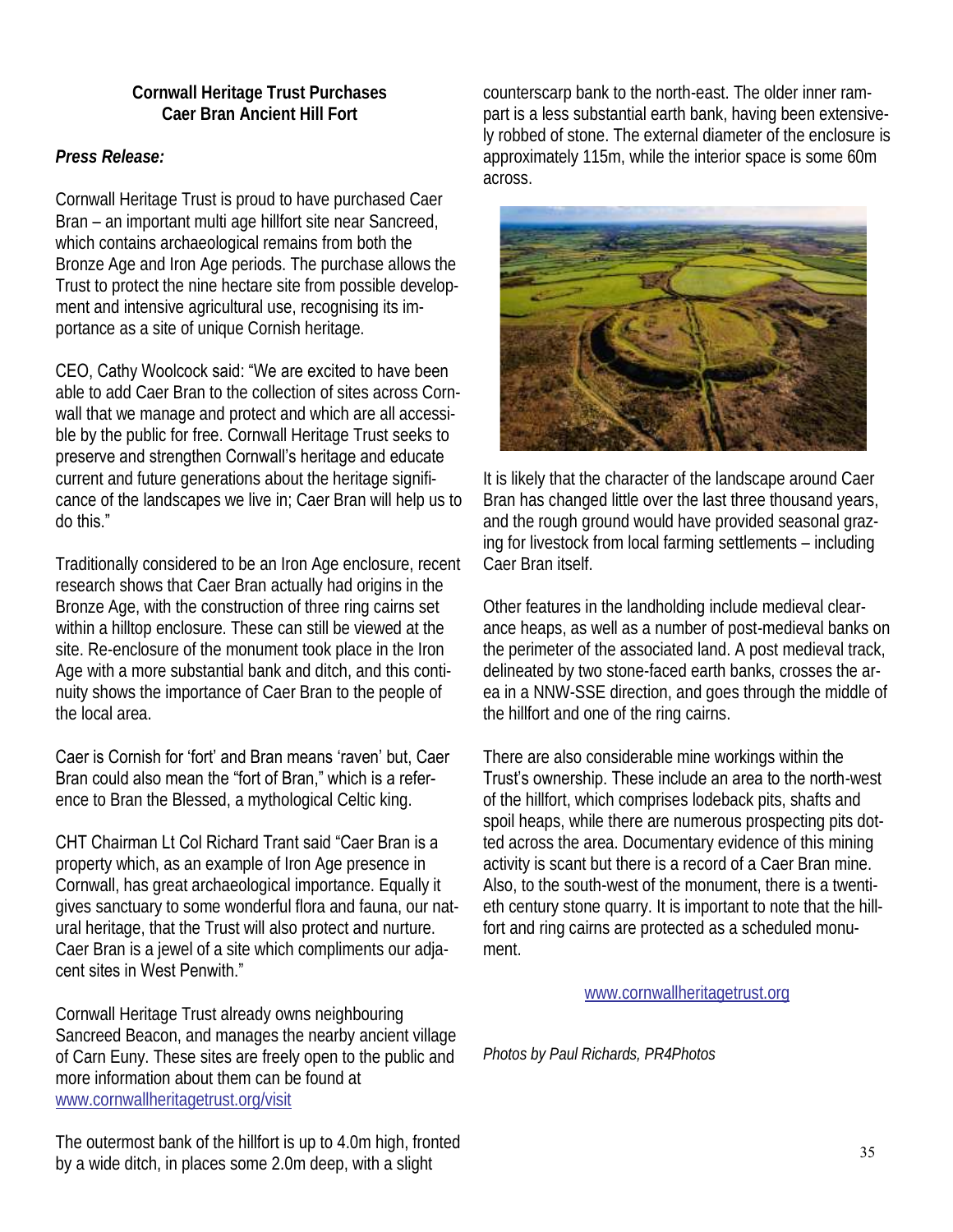# **Dating by Design By Stephen Gill**

Easy to follow guide for family historians and genealogists. An amazing NEW HARDBACK BOOK for family historians!

Dating by design is a totally new way of assessing the date of an old photograph based on costume, style and detail.

Stephen Gill writes in easy-to-understand terms and has illustrated the book with superb, original, colourised photographs.

*Dating by Design* is most readable! The subject has been tackled in a very detailed yet organised manner which makes it extremely easy for the



reader throughout the book. How many family historians have a box of old photographs of their ancestors lurking in a drawer somewhere? And they are not sure who it is or what date it is or what period it was taken. Well, help is at hand with this excellent book enabling them to date photos to a year!

The book is colour-coded by five-year periods based on the year the image was taken. Readers can read through the book or dip into it for whatever year particularly interests them. After a brief history of photography, the author then gives explanations as to the different types of images – daguerreotype, ambrotype, etc, and the various smaller cards like carte de visite and cabinet cards.

The colour illustrations are exceptionally clear and show every detail. As the author notes…*when looking at your old photograph, once you have decided which type it is, start by looking at the sitter's hair*. He goes on to show a breakdown of all the style changes of women's hairstyles from 1840 up to 1900. He applies the same thorough investigative method to other fashions of men, women, children with regards to hair, headwear, neckwear, skirts, trousers, jackets, shoes and so on For each period. No detail is missed out.

£ 18.95 through Family History Federation at www.familyhistorybooksonline.com

# **Kernow bys Vyken Cornwall forever**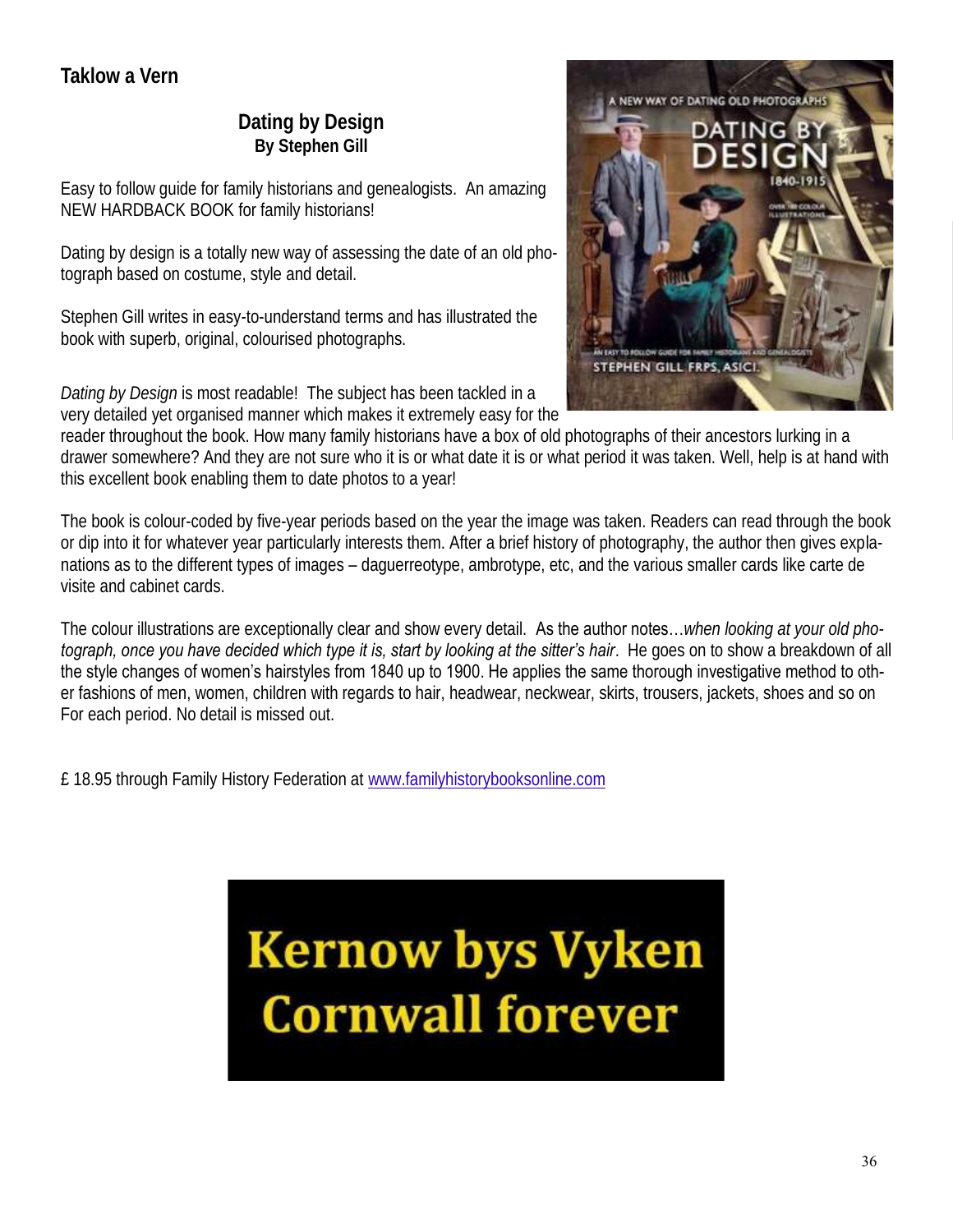#### *Taklow a Vern con't:*



# **Ancient and High Crosses of Cornwall By Ann Preston-Jones, Andrew Langdon & Elisabeth Okasha**

An illustrated guide to one hundred of the finest early Cornish stone crosses, dating from around AD900 to 1300. This beautiful book reveals just how greatly Cornwall is blessed to have so many splendid examples surviving.

The academic rigour is impressive as is the care with which the images have been taken. It is easy to 'snap' anything when you happen to be there, with frequently inadequate results. Each of the featured crosses has been visited by Anne Preston-Jones and Andrew Langdon at appropriate times of day (and year when overhanging trees and shrubs preclude good photography) to ensure suitable lighting which reveals the detail so well. Besides that, it makes the book visually attractive, of course.

In addition to its Introduction, there is a Historical overview, a look at Inscriptions (found on seventeen crosses), Cornish groups or schools of stone sculpture, sections on Dating, and the Function of crosses. Antiquarian study and restoration is reviewed, and a Glossary (with illustrations) is provided. Postcodes and National Grid References are shown for each of the 100 crosses described and illustrated, as are References to earlier published sources. Additionally, the book has an extensive Bibliography and a proper Index*.* Ancient and High Crosses of Cornwall offers an ideal introduction for the general reader but will also prove essential to local historians, landscape historians, archaeologists and anyone working in the area of Cornish studies or connected with the Cornish diaspora.

 $\_$  ,  $\_$  ,  $\_$  ,  $\_$  ,  $\_$  ,  $\_$  ,  $\_$  ,  $\_$  ,  $\_$  ,  $\_$  ,  $\_$  ,  $\_$  ,  $\_$  ,  $\_$  ,  $\_$  ,  $\_$  ,  $\_$  ,  $\_$  ,  $\_$  ,  $\_$  ,  $\_$  ,  $\_$  ,  $\_$  ,  $\_$  ,  $\_$  ,  $\_$  ,  $\_$  ,  $\_$  ,  $\_$  ,  $\_$  ,  $\_$  ,  $\_$  ,  $\_$  ,  $\_$  ,  $\_$  ,  $\_$  ,  $\_$  ,

£19.99 Inclusive of tax. Available at https://www.kernowgoth.org or Amazon.com for \$27.99



**St Piran's Day March 2022** *Susan Little email*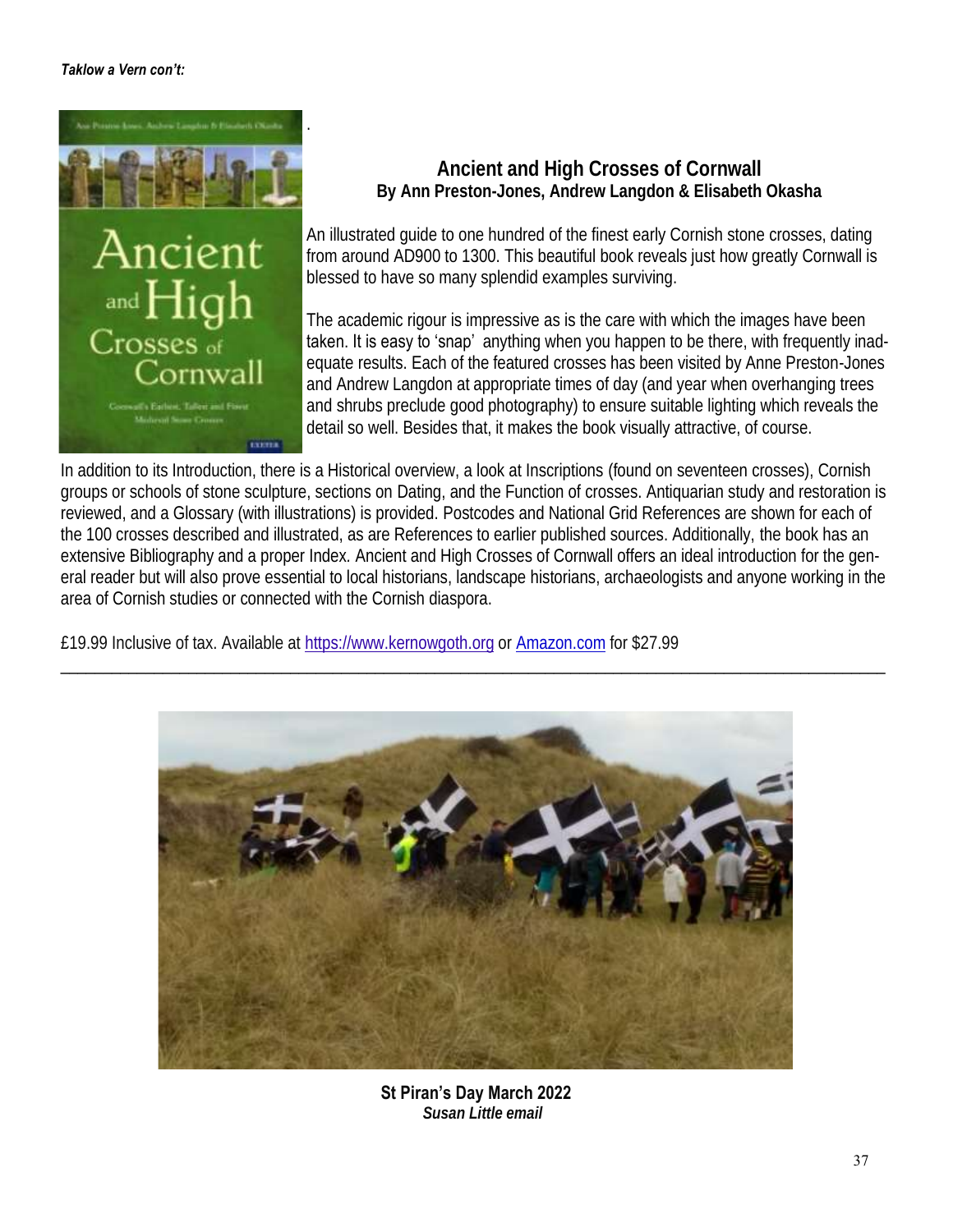# **The Wreck Of The Bay Of Panama 10th March 1891 by Terry Moyle and Wayne Shepheard**

Our book commemorates the 130th anniversary of the loss of the Bay of Panama in the Great Blizzard in the West of 1891.

It tells the story of the loss of the Bay of Panama during the height of the Great Blizzard and highlights the response from the communities in St. Keverne Parish in the rescue of crew members. Eighteen men were saved out of a complement of thirty- six people by the efforts of men from St. Keverne, Coverack, Porthoustock and Porthallow – coastguards, fishermen, lifeboatmen and others from various walks of life.

The book has 88 pages with 52 photographs and includes details from newspapers at the time.

#### Included are biographies of the crew, both those lost and those saved, where information was available, and of the local people involved with the rescue and aftermath. The photographs include all the Gibson photographs of the wreck (courtesy of the National Maritime Museum) and family photographs and details kindly given by descendants of those involved in the response and by the family of the Bay of Panama's captain, David Wright.

There was controversy over a daring deed that is part of local history and a possible degree of negligence regarding the rescue attempt itself. Letters relating to these events appear in the appendices.

Both authors are involved with local and family history – Wayne Shepheard is a member of the Devon OPC scheme and Terry Moyle is the OPC for several Cornish parishes including St. Keverne.

The book is £12.50 and available from Terry at terrymoyle74@gmail.com. or 07939581572. Postage is £3.50 within the UK and £9.00 to the USA, Canada, Australia and New Zealand. It is also on sale at St. Keverne newsagents.



**TAMM GWYNS A'N HOWLDREVEL** 

*——————————————————————————————————————————————————————————-*

**A Scat of Easterly Wind By Terry Moyle**

Tamm Gwyns a'n Howldrevel, written by Terry Moyle, covers the social history of the people and environs of St. Keverne Parish 1750 – 2020 and includes research undertaken into the families, places and events in the parish over a period of forty years.

The book has 197 pages and almost three hundred photographs and includes aspects of the social history of the parish over a period of two hundred and seventy years.

Using Trades Directories the changes that occurred from the mid Nineteenth Century are detailed in the first chapter which is followed by a study of one family's continuity as stonemasons over two hundred and fifty years.

#### The Wreck of the Bay of Panama 10 March 1891

by Terry Moyle & Wayne Shepheard

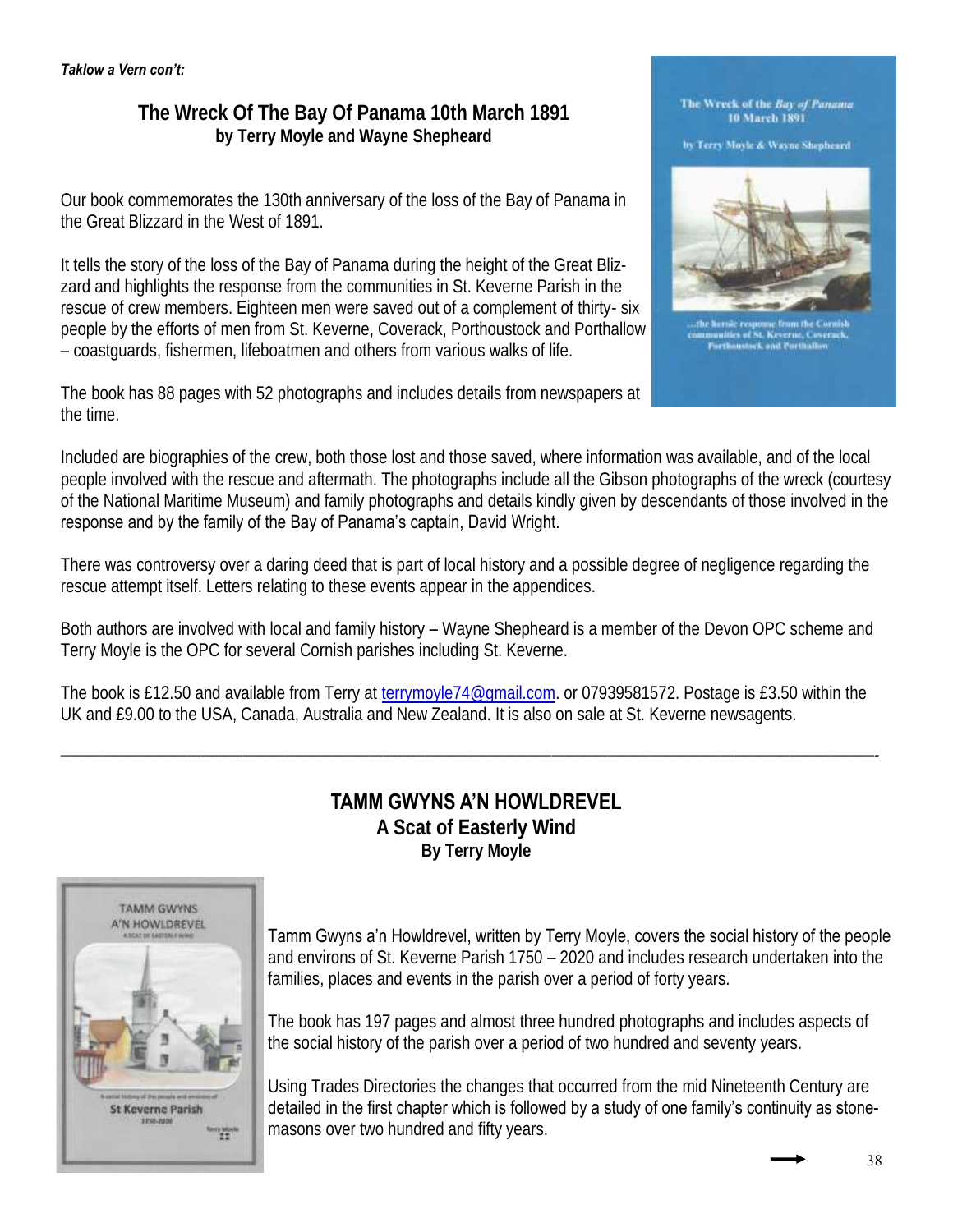#### *Taklow a vern con't:*

*St.Keverne:*

There is a section on Education with details of early education and the four schools at Coverack, St. Keverne, Porthallow and Traboe.

The chapter on St. Keverne Church includes the installation and opening ceremony of the bells and clock in 1907 and details of restoration work over a period of three hundred years.

The Methodist Chapels in the parish are well covered and include Wesleyan (St. Keverne, Coverack, Porthoustock, Tregarne and Tregowris), Bible Christian (Porthallow, Ponsongath, Tregidden, Zoar and Coverack) and the United Methodist Chapel at Rosuick.

There is a section on St. Keverne Worthies, a total of twelve people from the parish who in one way or another made their mark both on the history of the villages and globally – these include Michael An Gof, Charles Incledon, Commander William Lory, Samuel James, Elizabeth Uren and Canon Diggens.

The chapter on transport details the history of the "bus" services between St. Keverne and Coverack to Helston from the late 1800s to about 1950 and the rivalry between the proprietors of the buses in the early days.

The section on Social Life includes ox-roasts, tea treats, agricultural shows, regattas, carnivals, sport, St. Keverne Feast and extracts from Kerrier Deanery Magazines 1896-1898. This is followed with a chapter on the musical life in the Parish and is centred on the Band and Male Voice Choir.

The final chapters cover quarrying at Porthoustock and Dean, the growth of the tourist industry in the late Nineteenth and early Twentieth Centuries and Emigration from the parish.

There are eleven appendices which include details of St. Keverne news from the local papers (1850-1950), village wells and pumps, shipwrecks, interesting people, preaching plans and holiday advertisements.

This book is a "must" for those with interests in St. Keverne Parish – there are references to hundreds of families and scores of events, far too many to list.

*The book costs £15.00 plus £4 package/postage within the UK. Details of postage to other areas on request. Payment by cheques to WJT MOYLE or by bank transfer. For other questions email: terrymoyle74@gmail.com*

- 6. Wind in the Willow
	- 5. Mousehole
	- 4. 433 miles
- 3. Tea, brandy, gin, rum and tobacco
	- 2. Austin Healeys
	- T. Turn your coat inside out

Answers: